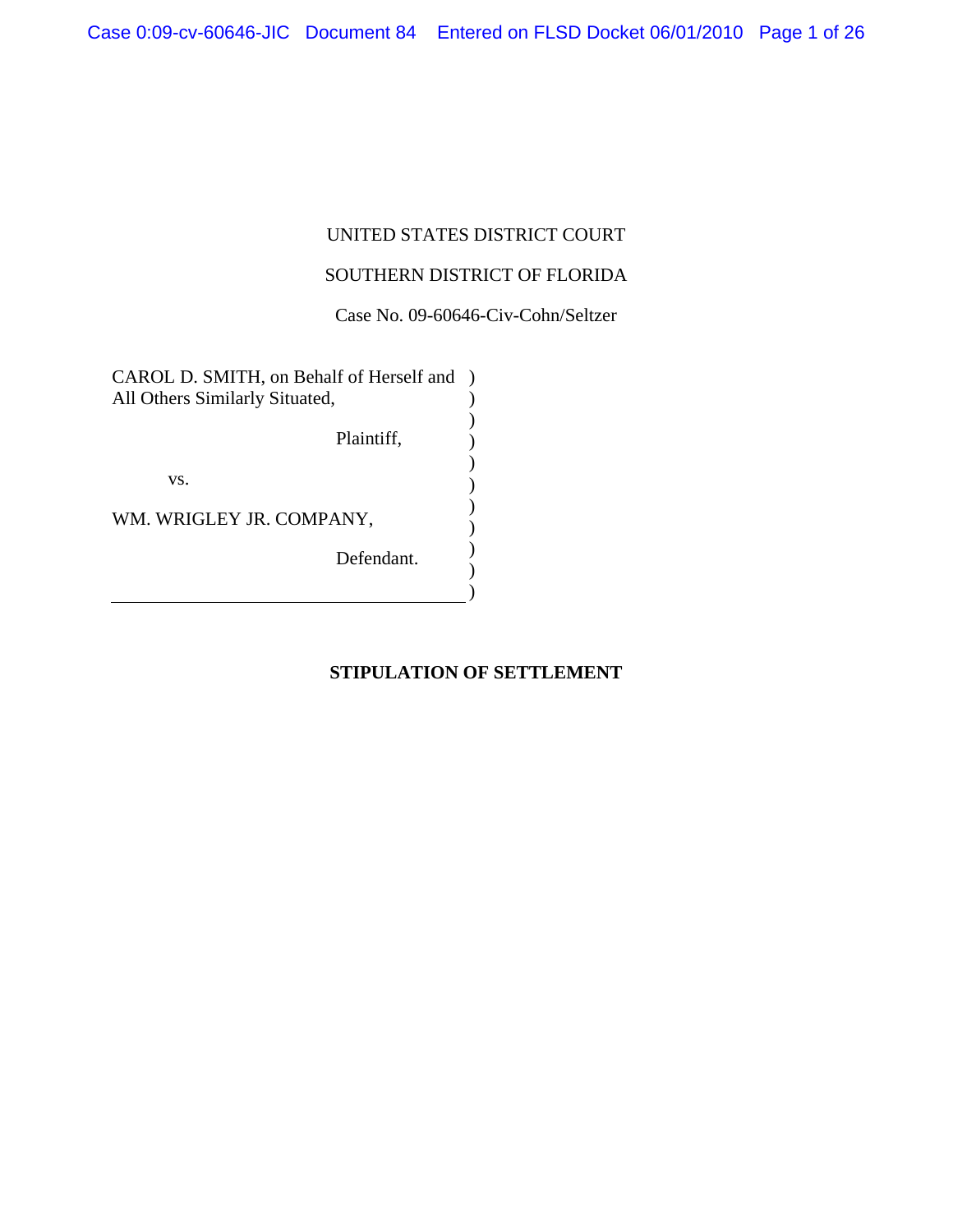This Stipulation of Settlement is made and entered into by and among Plaintiff Carol D. Smith ("Plaintiff" or "Smith"), on behalf of herself and each of the Settlement Class Members, by and through Class Counsel authorized to settle this Litigation on their behalf, and Defendant Wm. Wrigley Jr. Company ("Defendant" or "Wrigley") (collectively, the "Parties"), by and through their counsel of record in this Litigation.

### **I. RECITALS**

A. On May 1, 2009, Plaintiff, on behalf of herself and all others similarly situated, filed a class action complaint against Wrigley in the United States District Court, Southern District Court of Florida, Case No. 09-60646;

B. On April 12, 2010, the Parties executed a Memorandum of Understanding ("MOU") memorializing an agreement to resolve this Litigation on behalf of Settlement Class Members.

C. Prior to execution of the MOU, the Parties engaged in extensive discovery, including the production and review of several hundred thousand pages of documents from Defendant and third parties, and extensive work with expert witnesses and consultants. Additionally, the Parties engaged in extensive and vigorously contested briefing on Wrigley's motion to dismiss and Plaintiff's motion for class certification.

D. The Parties also engaged in extensive settlement negotiations, including two-full day mediation sessions and numerous telephonic mediation sessions conducted by mediator Rodney A. Max of Upchurch Watson White & Max Mediation Group. As a result of these mediation sessions and settlement discussions, the Parties have agreed to settle all of the claims asserted in Plaintiff's lawsuit.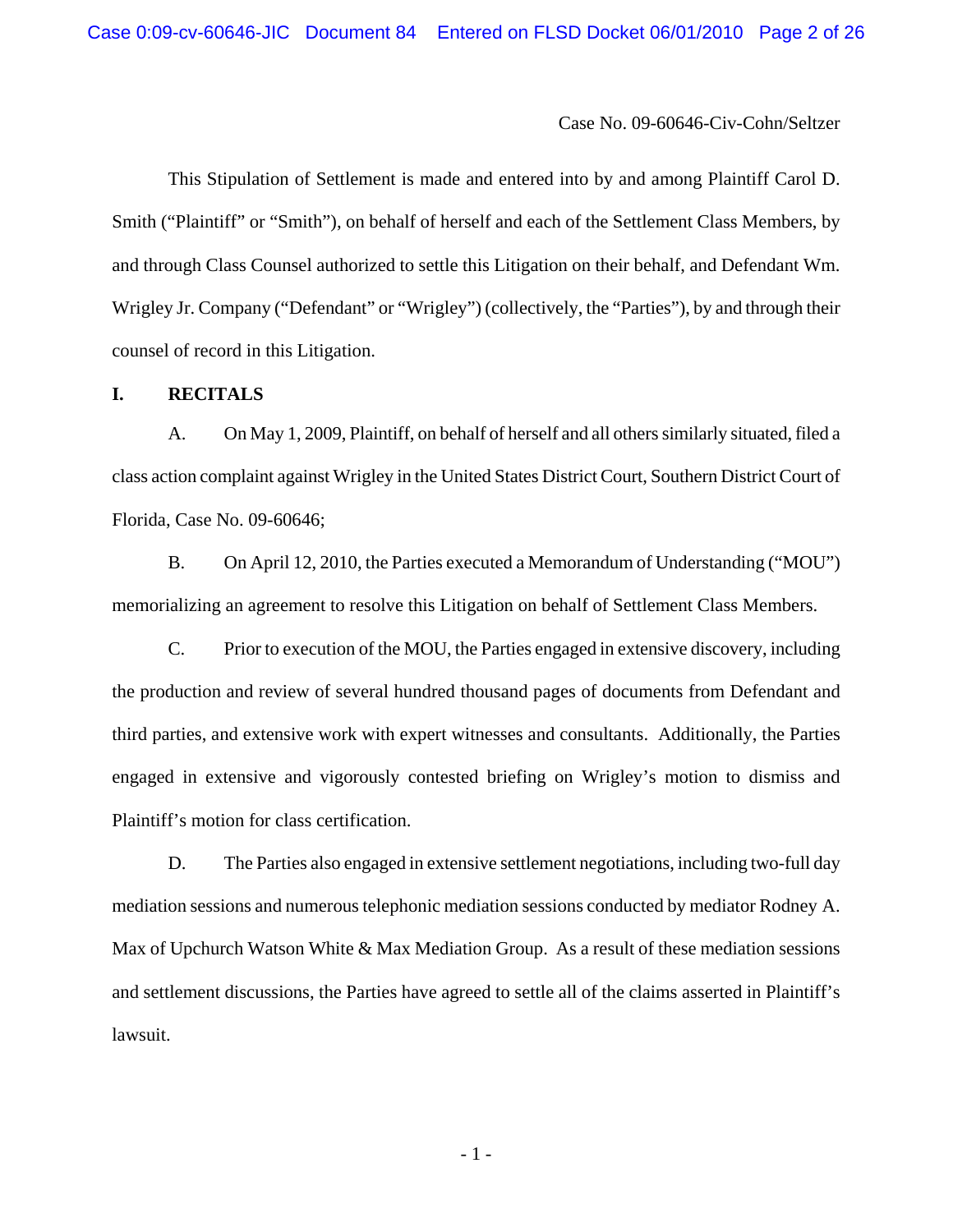E. This Stipulation constitutes the resolution of disputed claims and is for settlement purposes only. Defendant has denied and continues to deny any and all allegations of wrongdoing alleged in Plaintiff's lawsuit. Nonetheless, Defendant has concluded that continued litigation could be protracted and expensive, and that it is desirable that the Litigation be fully and finally settled in the manner and upon the terms and conditions set forth in this Stipulation in order to limit further expense, inconvenience, and uncertainty.

### **II. DEFINITIONS**

A. As used in this Stipulation the following capitalized terms have the meanings specified below:

(1) "Claim Form" means the document to be submitted by Claimants seeking payment pursuant to this Stipulation that will accompany the Class Notice and will be available online at the Settlement Website, substantially in the form of Exhibit A and discussed in §IV.A.(5) of this Stipulation.

(2) "Claimant" means a Settlement Class Member who submits a claim for payment as described in §IV of this Stipulation.

(3) "Claims Administration Protocols" means the protocols set forth in the Claim Administration Protocols, attached as Exhibit B.

(4) "Class" means all persons who purchased in the United States the Product at any time up to the date notice is provided to the Class. Excluded from the Class are Defendant's officers, directors and employees and those who purchased the Product for the purpose of resale.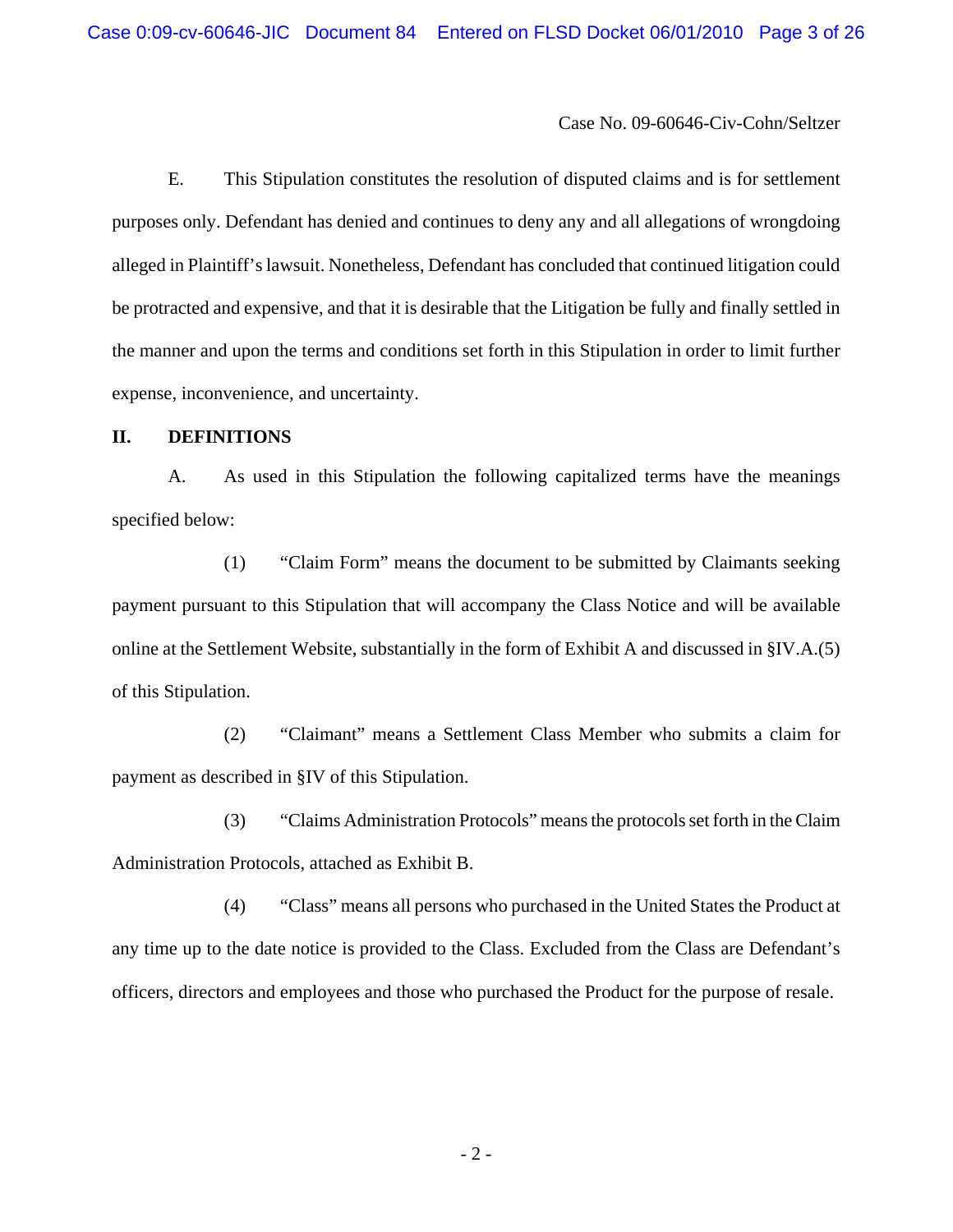(5) "Class Action Settlement Administrator" means the company or companies

jointly selected by Class Counsel and Defendant's Counsel and approved by the Court to provide Class Notice and to administer the claims process.

- (6) "Class Counsel" means the attorneys of record for Plaintiff.
- (7) "Class Notice" means, collectively, the "Notice of Class Action Settlement"

and the "Publication Notice," substantially in the forms of Exhibit C and Exhibit D, respectively, and discussed in §V of this Stipulation.

(8) "Court" means the United States District Court for the Southern District of

Florida.

- (9) "Defendant" means Wm. Wrigley Jr. Company.
- (10) "Defendant's Counsel" means the following individuals:

Dane H. Butswinkas Thomas G. Hentoff Nathan P. Kitchens Williams & Connolly LLP 725 Twelfth Street, N.W. Washington, D.C. 20005 Telephone: 202/434-5000

(11) "Effective Date" means the date on which all of the conditions of settlement have been satisfied, as discussed in §IX of this Stipulation.

(12) "Judgment" means the "Judgment, Final Order and Decree" to be entered by the Court, substantially in the form attached as Exhibit E.

(13) "Litigation" means *Smith v. Wm. Wrigley Jr. Company*, Case No. 09-60646- CIV-COHN-SELTZER (S.D. Fla).

(14) "Party" or "Parties" means the Plaintiff and Defendant in this Litigation.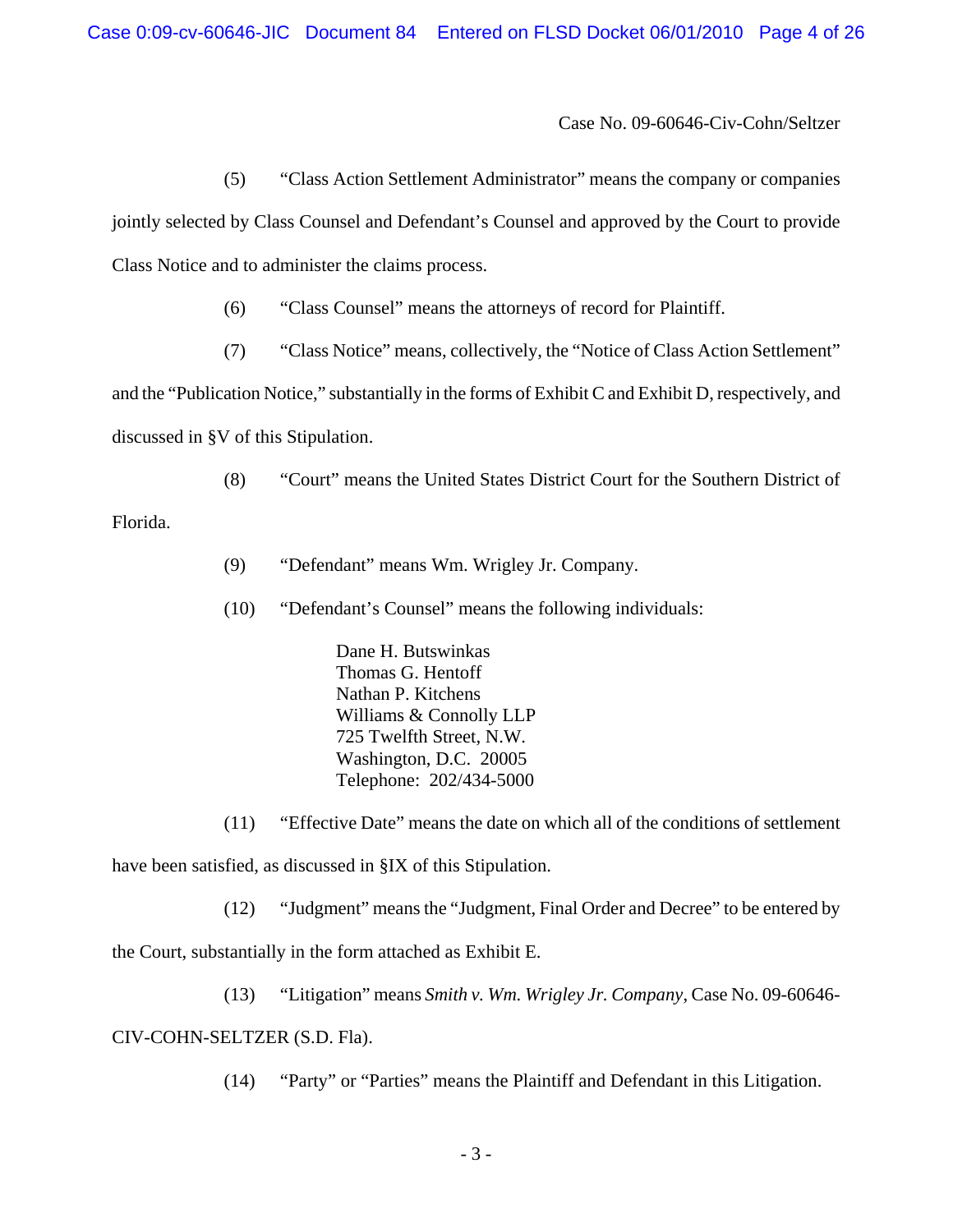(15) "Person" means a natural person, individual, corporation, partnership, association, or any other type of legal entity.

(16) "Plaintiff" means and includes the class representative, Carol D. Smith.

(17) "Preliminary Approval Order" means the "Order re Preliminary Approval of Class Action Settlement," substantially in the form of Exhibit F attached hereto, preliminarily approving this Stipulation, providing for notification to the Settlement Class and seeking the scheduling of the Settlement Hearing.

(18) "Product" means the Eclipse gum or mint product labeled with a "NATURAL GERM KILLING" message purchased and sold within the United States after June 1, 2008.

(19) "Released Claims" means, with the exception of claims for personal injury, any and all actions, claims, demands, rights, suits, and causes of action of whatever kind or nature against the Released Persons, including damages, costs, expenses, penalties, and attorneys' fees, known or unknown, suspected or unsuspected, in law or equity arising out of the facts alleged in the Litigation concerning the advertising, marketing, packaging, promotion, sale and distribution of the Product up to the Effective Date of the Settlement, which have been asserted or which could have been asserted by the Class in the Litigation.

(20) "Released Persons" means and includes Defendant and its direct and indirect corporate parents, subsidiaries and affiliates, as well as its distributors, wholesalers, retailers, customers and licensors, including the officers, directors, employees, shareholders, agents, insurers, spokespersons, public relations firms, advertising and production agencies and assigns of all such persons or entities.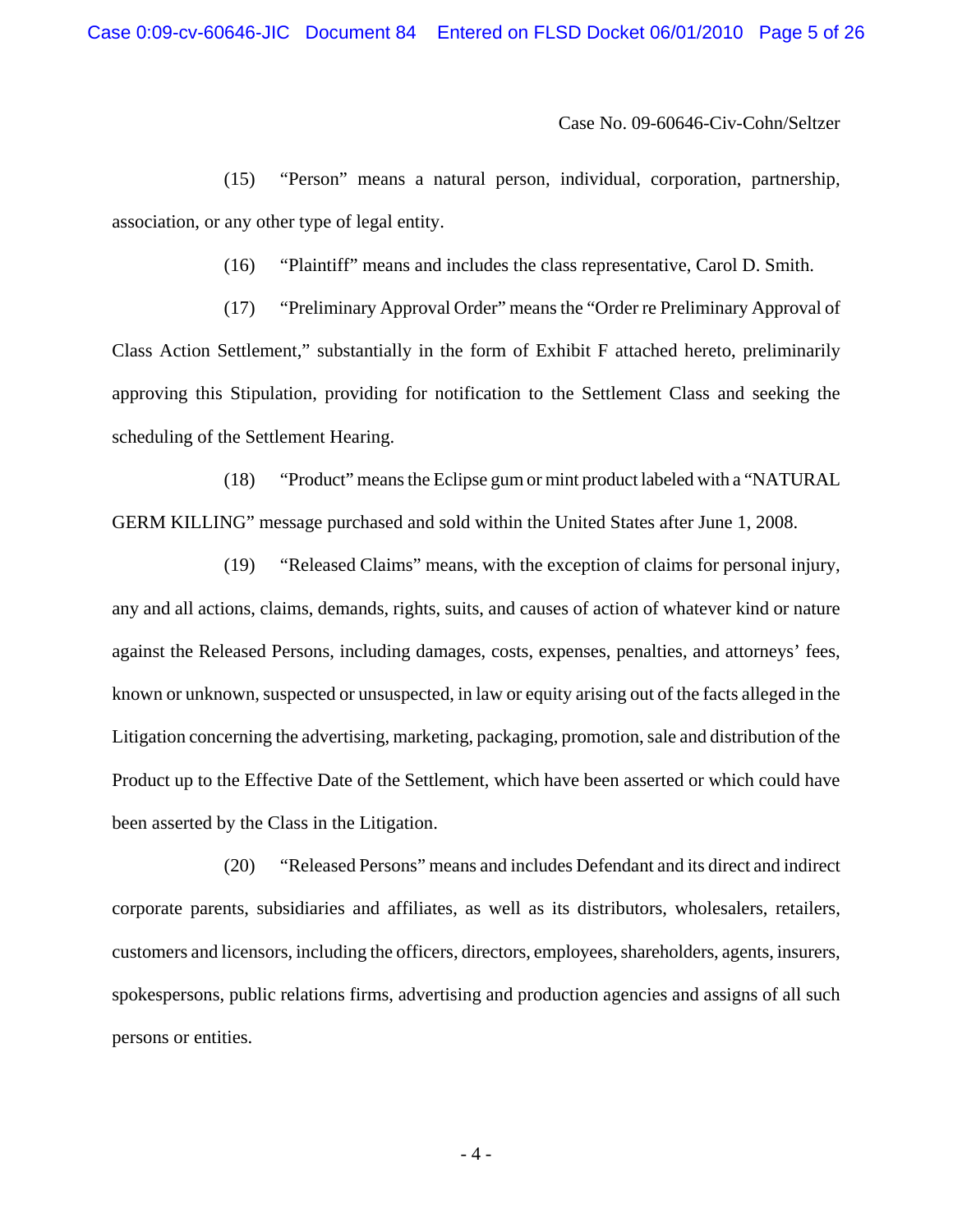(21) "Settlement Class Member(s)" or "Member(s) of the Settlement Class" means a member of the Class who has not been properly excluded from the Class.

(22) "Settlement Class Period" means the first day the Product was available for retail purchase in the United States up to and including the last date by which Class Notice is to be provided to the Settlement Class Members according to the terms of this Stipulation.

(23) "Settlement Fund" means the \$6 million common fund discussed in §IV.A.(2) of this Stipulation.

(24) "Settlement Hearing" means the hearing(s) to be held by the Court to consider and determine whether the proposed settlement of this Litigation as contained in this Stipulation should be approved as fair, reasonable, and adequate, and whether the Judgment approving the settlement contained in this Stipulation should be entered.

(25) "Settlement Website" means the website to be created for this settlement that will include information about the Litigation and the settlement, relevant documents and electronic and printable forms relating to the settlement, including the Claim Form which can be submitted online or printed and mailed. The Settlement Website shall be activated no later than 60 days before the Settlement Hearing and shall remain active until 101 days after the Effective Date. A link to the Settlement Website may also be available, at Class Counsel's option, on Class Counsel's websites.

(26) "Stipulation" means this Stipulation of Settlement, including its attached exhibits (which are incorporated herein by reference), duly executed by Class Counsel and counsel for Defendant.

(27) "Supplemental Net Settlement Fund" means the common fund of up to \$1 million, discussed in §IV.A.(3) of this Stipulation.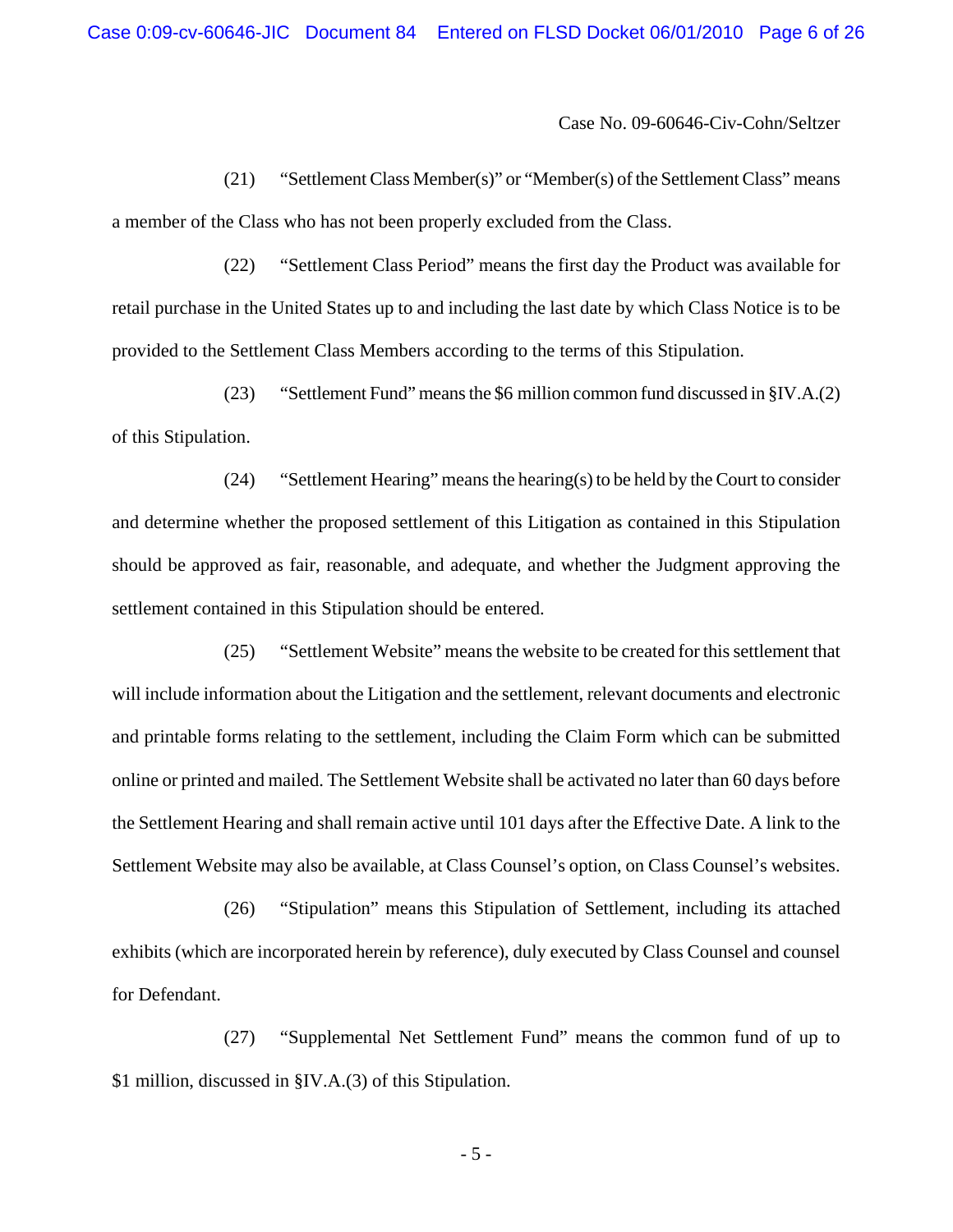B. Other capitalized terms used in this Stipulation but not defined above shall have the meaning ascribed to them in this Stipulation and the exhibits attached hereto.

#### **III. CERTIFICATION OF THE SETTLEMENT CLASS**

Defendant hereby consents, solely for purposes of the settlement set forth herein, to the certification of the Class, to the appointment of Class Counsel, and to the conditional approval of Plaintiff as a suitable representative of the Class; provided, however, that if this Stipulation fails to receive Court approval or otherwise fails to be consummated, including, but not limited to, the Judgment not becoming final as provided in §IX.C. of this Stipulation, then Defendant retains all rights it had immediately preceding the execution of this Stipulation to object to the maintenance of this Litigation as a class action by Class Counsel, and in that event, nothing in this Stipulation or other papers or proceedings related to the settlement shall be used as evidence or argument by any Party concerning whether the Litigation may properly be maintained as a class action, whether the purported Class is ascertainable, or whether Class Counsel or the Plaintiff can adequately represent the Settlement Class Members under applicable law.

#### **IV. SETTLEMENT RELIEF**

The settlement relief includes cash payments and non-monetary relief.

#### **A. Cash Payments**

#### **1. Class Members' Cash Recovery**

Class members may seek recovery of money spent on the Product. Claimants may recover up to \$5.00 by submitting a simplified Claim Form either by mail or electronically. Claimants may recover up to \$10.00 by submitting a Claim Form and signing the following affirmation under penalty of perjury: "I affirm that I purchased the listed Wrigley Eclipse gum or mints in packaging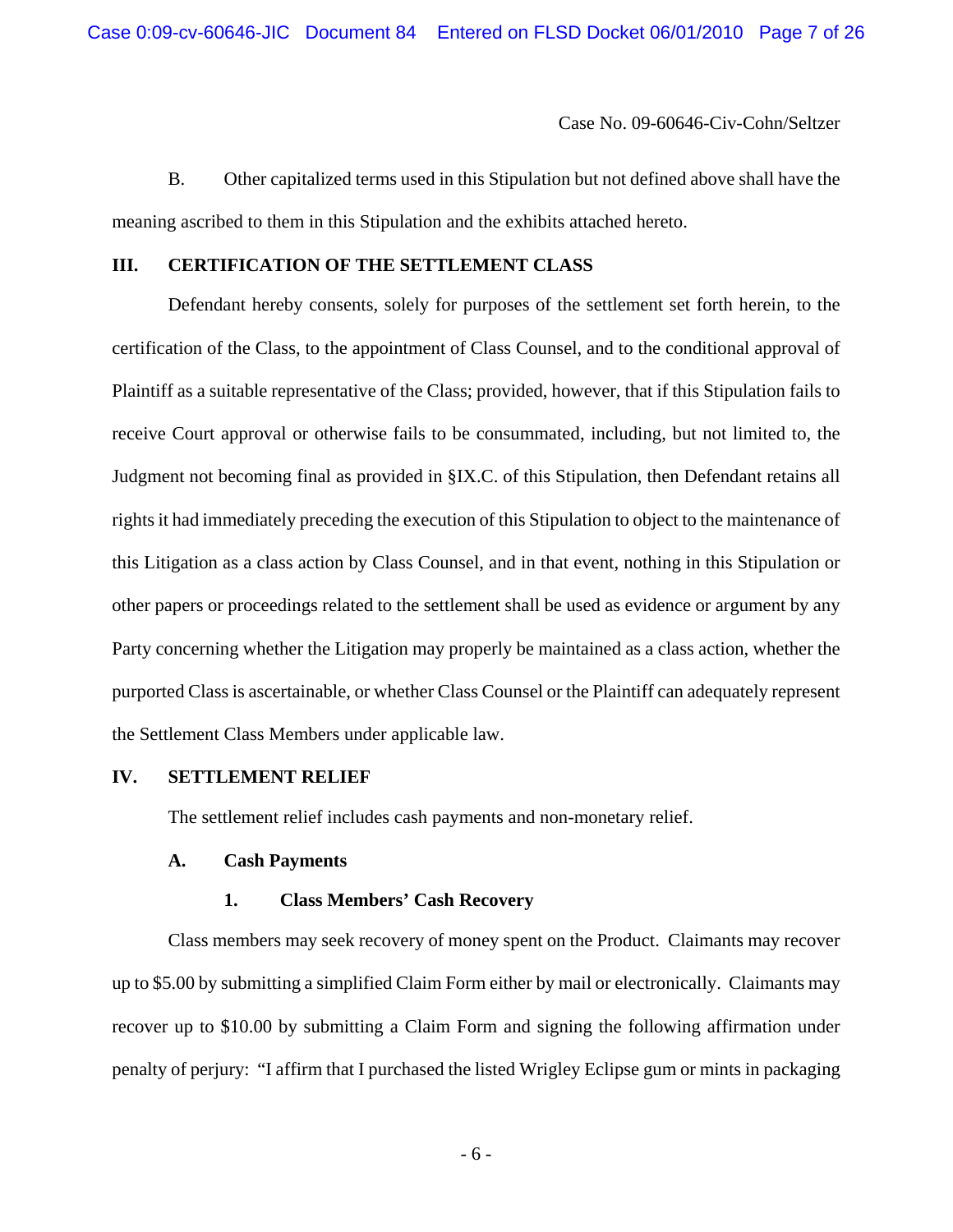with a 'NATURAL GERM KILLING' message in the United States." The actual amount paid to individual Claimants will depend upon the number of valid claims made. For each claim made for a subject purchase or purchases, the Claimant will be requested to include in the claim to the extent reasonable, the Product purchased (gum or mints), the approximate dates of purchases (month and year), the approximate dollar amount spent, and the locations of purchases (store, city, and state). Adequate and customary procedures and standards will be used by the Class Action Settlement Administrator to prevent the payment of fraudulent claims and to pay only legitimate claims.

### **2. Settlement Fund**

In accordance with the payment schedule set forth in §IV.A.(7), below, Defendant shall pay up to \$6 million in trust to a third party institution (the "Fund Institution") to be selected by Defendant and approved by Class Counsel to establish an interest bearing fund for payments made pursuant to this section.

The Settlement Fund shall be applied as follows:

(a) To reimburse or pay all of the costs and expenses reasonably and actually incurred by the Settlement Class Administrator in connection with providing notice, locating Settlement Class Members, soliciting Claim Forms, assisting with the filing of claims, administering and distributing the Net Settlement Fund to authorized Claimants, processing Claim Forms and paying escrow fees and costs, if any;

(b) To pay any necessary taxes and tax expenses related to interest earned by the Settlement Fund;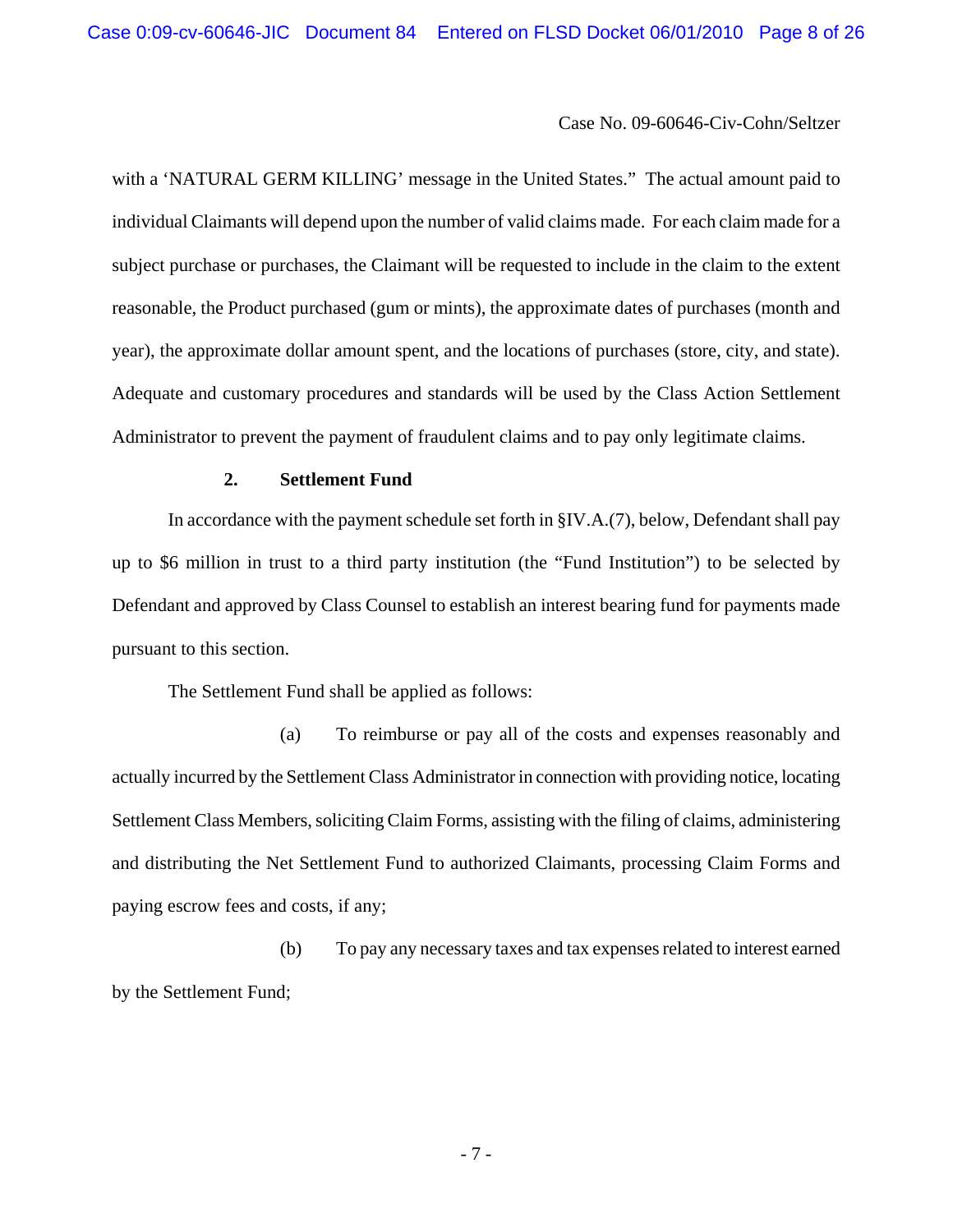(c) To pay Class Counsel's attorneys' fees and expenses with interest thereon in the amount awarded by the Court (the "Fee and Expense Award") and Plaintiff's incentive award and pursuant to §VIII; and

(d) To distribute the balance of the Settlement Fund (the "Net Settlement Fund") to authorized Claimants and any others as allowed by this Stipulation, the Claims Administrator Protocols, or the Court.

(e) The amounts Defendant pays under (a) - (d) shall be the sum total of payments from the Settlement Fund ("Defendant Payments").

### **3. Settlement Fund: Insufficient or Excess Funds**

(a) If the total amount of eligible claims exceeds the Net Settlement Fund, then Wrigley shall supplement the Net Settlement Fund by the amount necessary to pay all eligible claims, up to a maximum of \$1 million of additional payment ("Supplemental Net Settlement Fund"). This amount shall be deposited in a trust into the Fund Institution in accordance with the payment schedule set forth in §IV.A.(7).

(b) If the total amount of eligible claims exceeds the Net Settlement Fund, plus the maximum amount of the Supplemental Net Settlement Fund, then each claim's award shall be proportionately reduced.

(c) Except as provided in this §IV.A.(3) of this Stipulation, the Settling Parties agree that the payments made from the Settlement Fund will not exceed \$6 million.

(d) If the total amount of Defendant Payments is less than \$6 million after all valid claims are paid, the remaining amount in the Net Settlement Fund shall be paid to one

- 8 -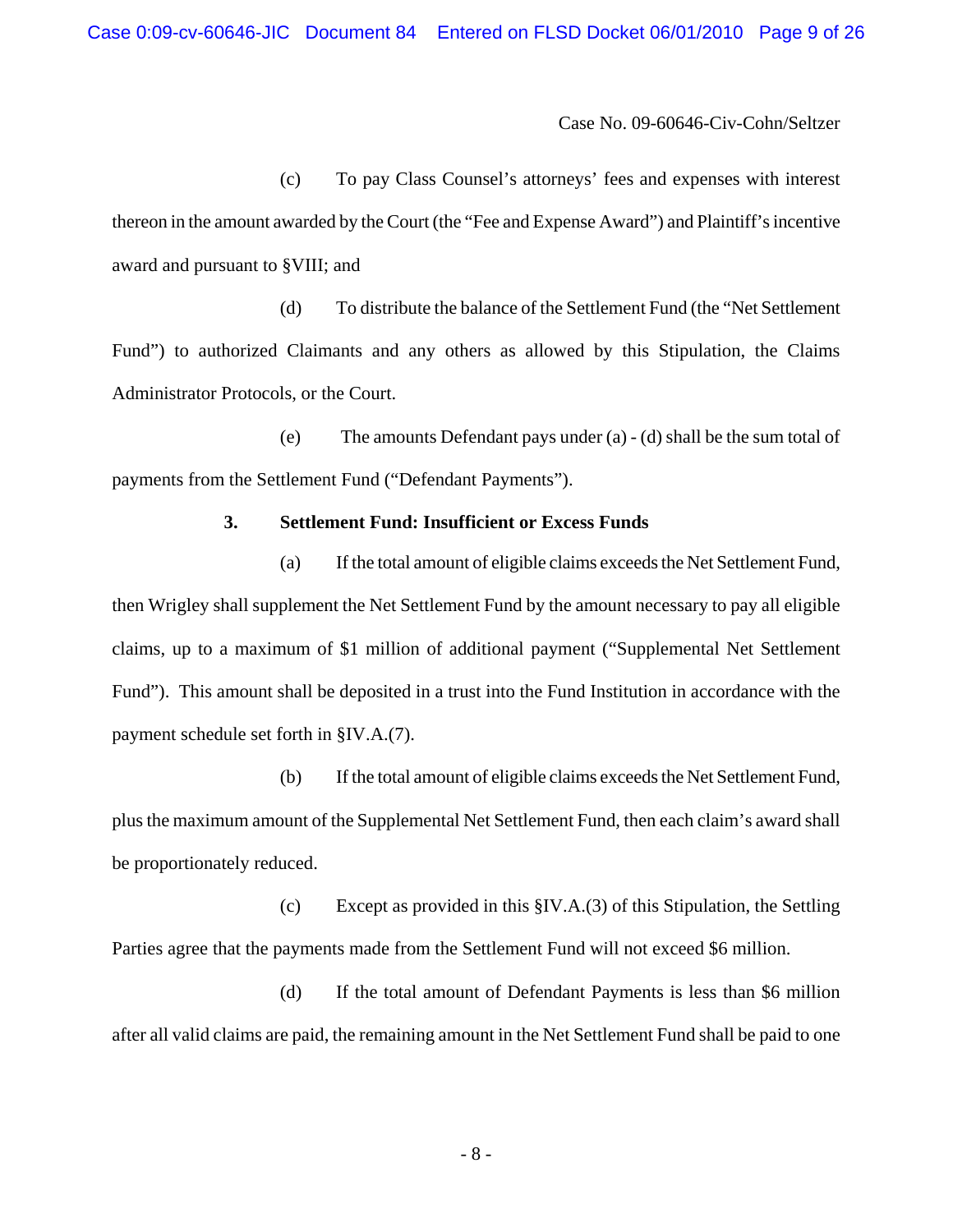Case 0:09-cv-60646-JIC Document 84 Entered on FLSD Docket 06/01/2010 Page 10 of 26

Case No. 09-60646-Civ-Cohn/Seltzer

or more charities agreed upon by the Parties and approved by the Court pursuant to the *cy pres* doctrine.

#### **4. Delivery of Payments to Settlement Class Members**

(a) Payment will be made directly to the Settlement Class Members by first class mail after all the eligibility for all claims is determined, and in no event more than 30 days after the close of the Claim-In Period, unless Class Counsel, in consultation with Defendant's Counsel, permits an extension of time to complete the claims determination process.

(b) Failure to provide all information requested in the Claim Form will not result in nonpayment of a claim. Instead, the Class Action Settlement Administrator will take all adequate and customary steps to determine the Settlement Class Member's eligibility for payment and the amount of payment based on the information contained in the Claim Form or otherwise submitted, the amount of money available to pay all valid claims, and such other reasonably available information from which eligibility for payment can be determined.

(c) The Class Action Settlement Administrator shall review all electronic and paper records to determine a Settlement Class Member's eligibility for payment.

#### **5. Claim Form Availability.**

The Claim Form will be part of the Publication Notice and will be available for downloading and may be completed and submitted online at the Settlement Website, and the Claim Form will be available for downloading on Class Counsel's websites, at Class Counsel's option. The Claim Form may also be requested by calling the toll-free number provided by the Class Action Settlement Administrator or by writing to the Class Action Settlement Administrator.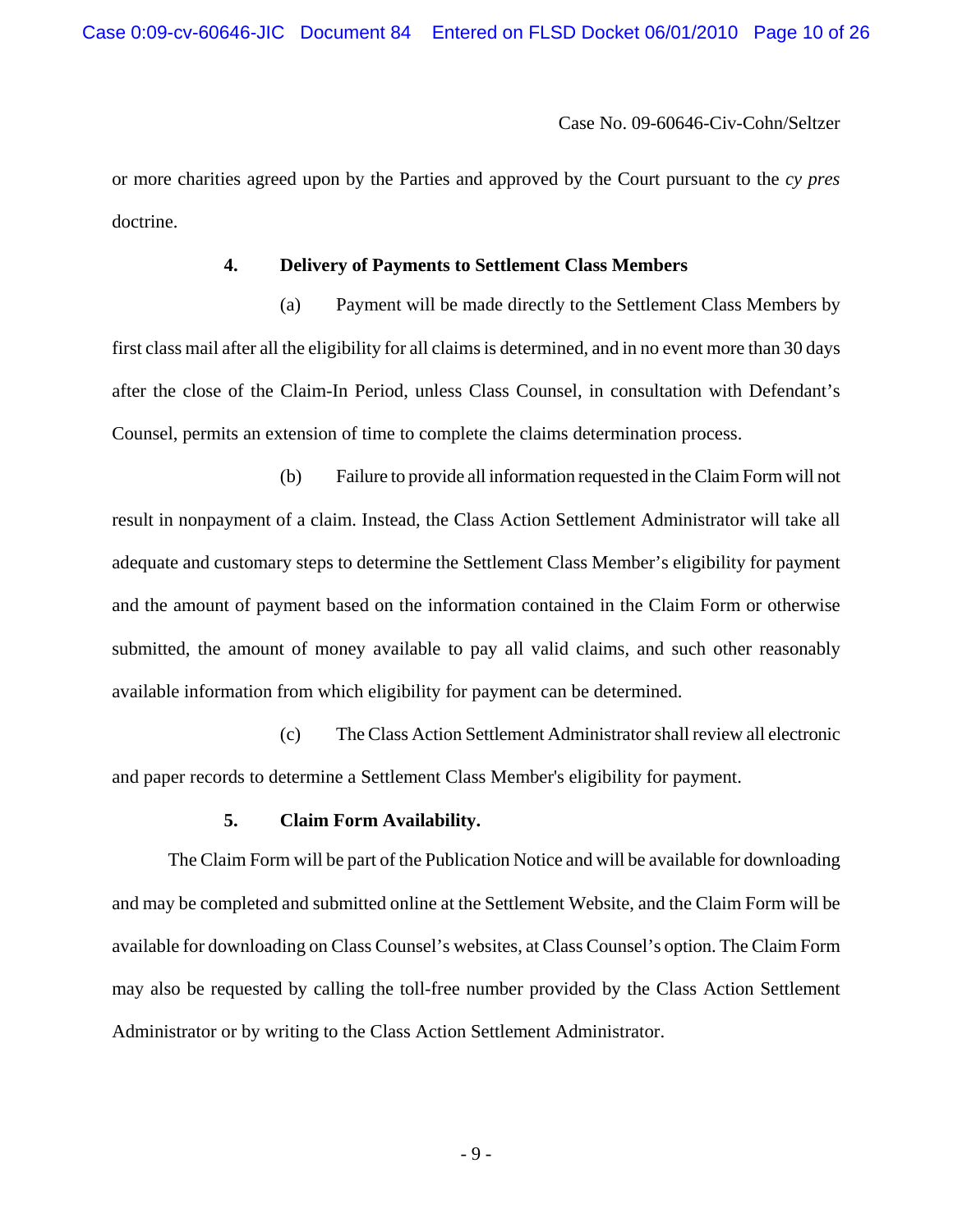Case 0:09-cv-60646-JIC Document 84 Entered on FLSD Docket 06/01/2010 Page 11 of 26

Case No. 09-60646-Civ-Cohn/Seltzer

#### **6. Eligibility for Cash Payment.**

(a) To be eligible for a cash payment, the Settlement Class Member must timely submit a Claim Form which requests his or her name, mailing address, phone number or e-mail address, and the information set forth in §IV.A.(1) above. The Settlement Administrator may pay claims that are otherwise valid but untimely filed if there is sufficient money to pay all valid and timely claims in full plus untimely but otherwise valid claims from the Net Settlement Fund, and payment of any such untimely but valid claims is administratively feasible and otherwise reasonable, taking into account the need to timely pay claims. The determination of the Class Action Settlement Administrator concerning the eligibility and amount of payment shall be final. Any Claimant who believes his or her claim was improperly rejected may appeal the rejection by sending written notice of his or her appeal to the designated Class Action Settlement Administrator. The Class Action Settlement Administrator shall decide the appeal.

(b) To be eligible, Claim Forms must be postmarked or submitted online no later than 80 days after the date the Court enters the Judgment ("Claim-In Period").

(c) Timing of Payments. In the event there is no appeal from the Final Judgment and Order, the Class Action Settlement Administrator shall send payment to eligible Settlement Class Members or, as applicable, a letter explaining the rejection of the claim, within 30 days from the close of the Claim-In Period. In the event there is an appeal from the Final Judgment and Order, the Class Action Settlement Administrator shall send payment to eligible Settlement Class Members or, as applicable, a letter explaining the rejection of the claim, within 60 days of the Effective Date.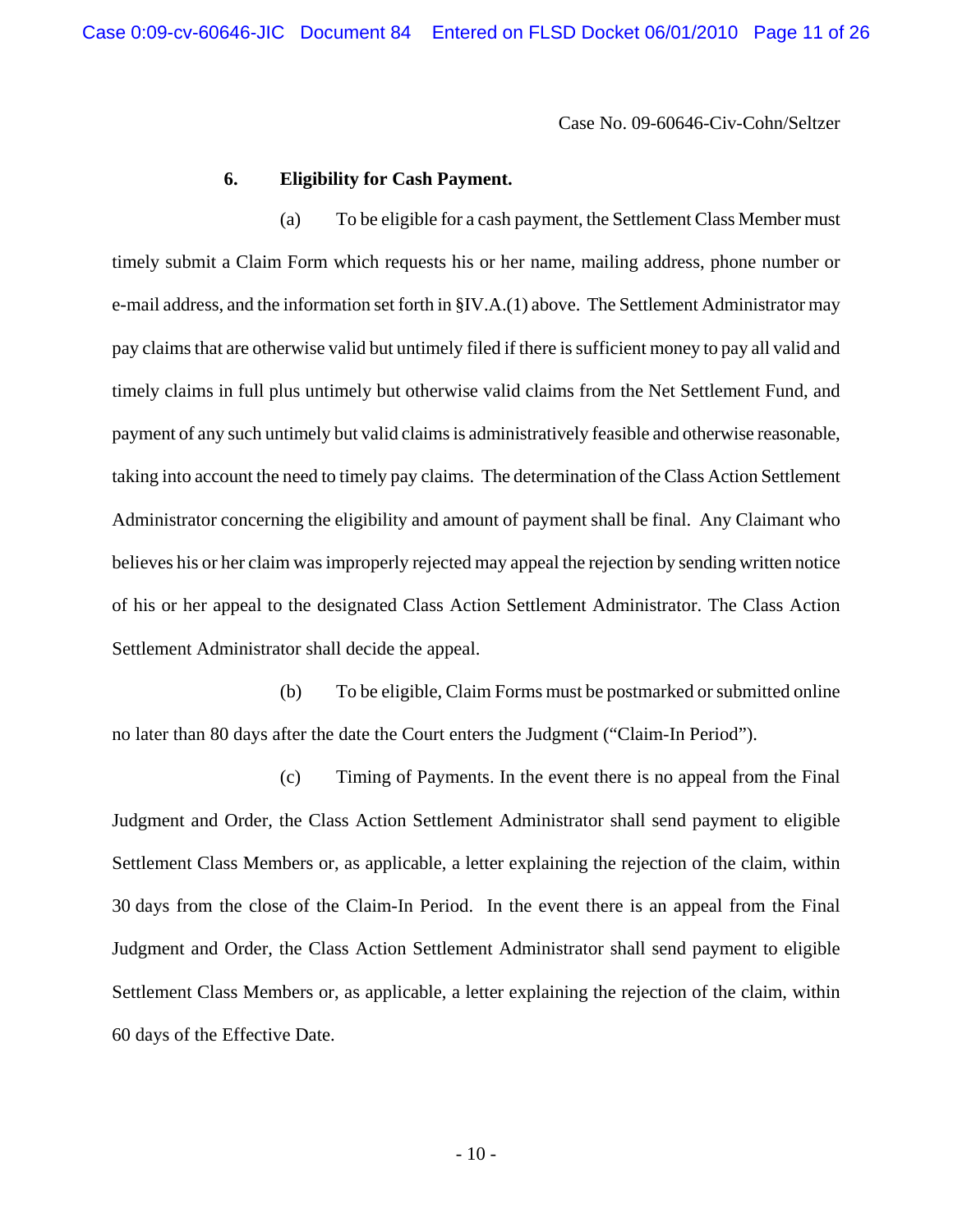### **7. Schedule of Payments into the Settlement Fund**

Subject to §IV.A.(2) and §IV.A.(3) above, Defendant shall make payments not to exceed \$6 million into the Settlement Fund, and up to but not to exceed \$1 million into the Supplemental Net Settlement Fund, in accordance with the following schedule:

(a) An amount equal to the amount billed by the Class Action Settlement Administrator when such costs become due and owing. This includes payment made sufficiently in advance of the time payment for the cost of publishing the Publication Notice becomes due and owing;

(b) An amount representing the balance of the Settlement Fund to be paid into the Settlement Fund on the following schedule: \$3 million, less amounts already paid to the Class Action Settlement Administrator pursuant to Paragraph 7(a) above, within 20 days of the entry of Judgment by the Court, and the balance within 30 days of the Effective Date;

(c) An amount representing the funds, if any, needed to be paid into the Supplemental Net Settlement Fund, upon written notice by the Class Action Settlement Administrator that such funds are necessary pursuant to §IV.A.(3) above and in time for the Class Action Settlement Administrators to make timely payments to Class Members pursuant to §IV.A.(6) above;

(d) In the event the Effective Date does not occur, all amounts paid into the Settlement Fund and Supplemental Net Settlement Fund, less amounts paid to or on behalf of the Class Action Settlement Administrator and any taxes and tax expenses, shall be returned to Defendant.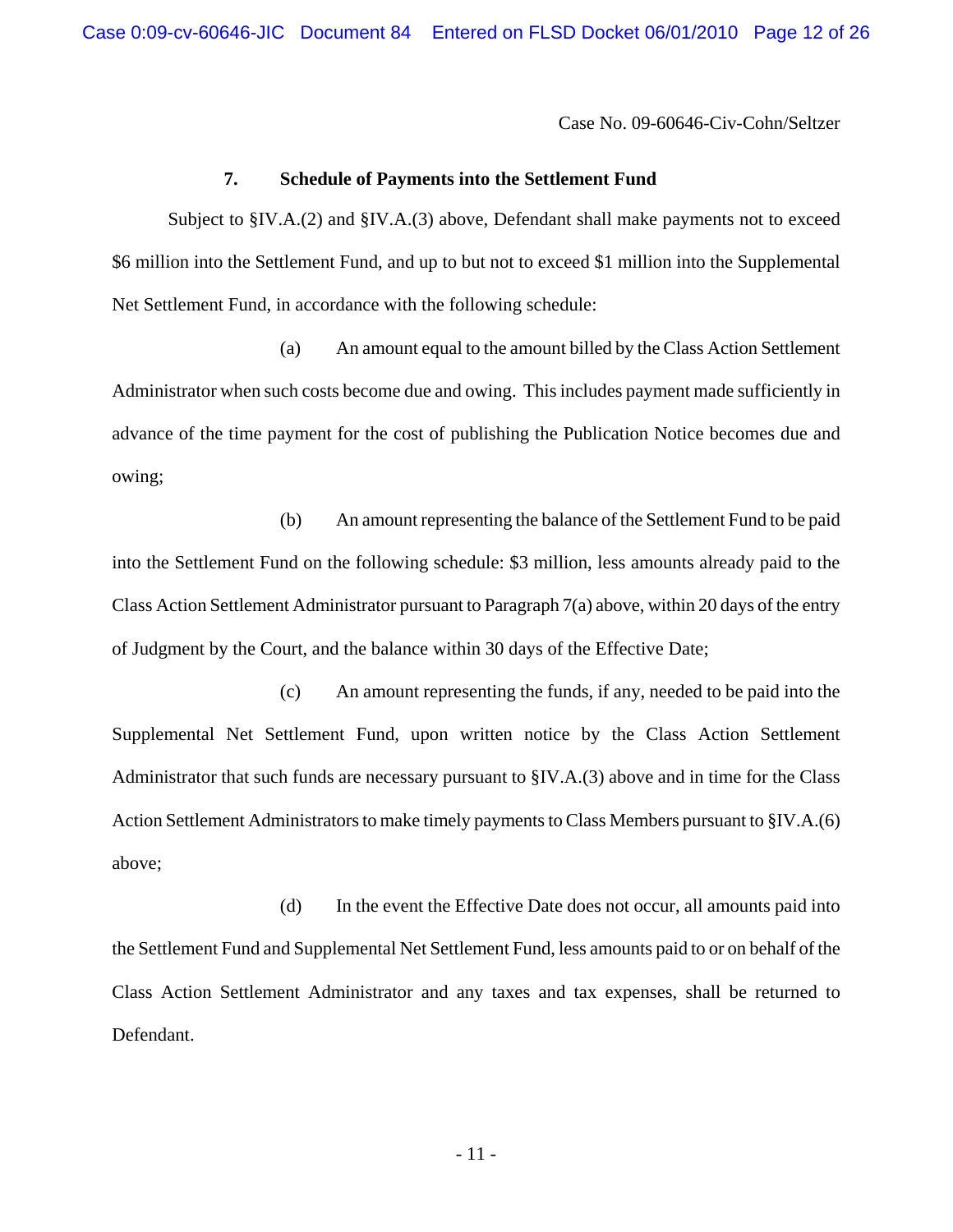### **B. Additional Provisions Relating to Injunctive Relief**

(1) By December 31, 2010 or within 90 days of the Effective Date, whichever comes later, and for a period of three (3) years from the Effective Date, Wrigley shall refrain from using in its advertising, and manufacturing further Products labeled with, the "germ kill" messages challenged in the complaint filed in the Litigation. In addition, Wrigley, which in the time frame specified in this Paragraph will cease to include the Magnolia Bark Extract ("MBE") ingredient in the Product, will discontinue use of all "germ kill" messages in the Product advertising and labeling. As used here, advertising includes the packaging of the Product and any type of advertisement or promotion on radio, television, the Internet, newspapers, periodicals, point of purchase displays and all other media.

(2) Defendant shall not be prohibited from making claims about the Product if, at the time they are made, the representations are true and non-misleading and, as appropriate, are supported by competent and reliable scientific evidence that substantiates the representations.

(3) Nothing in this Agreement will prohibit Defendant from making any representation in the labeling of the Products that is specifically permitted by applicable law, regulations, or policies promulgated by the Food and Drug Administration.

(4) Nothing in this Agreement shall prohibit Defendant from communicating the results of one or more clinical studies on the Products provided the results are presented in a truthful and non-misleading fashion.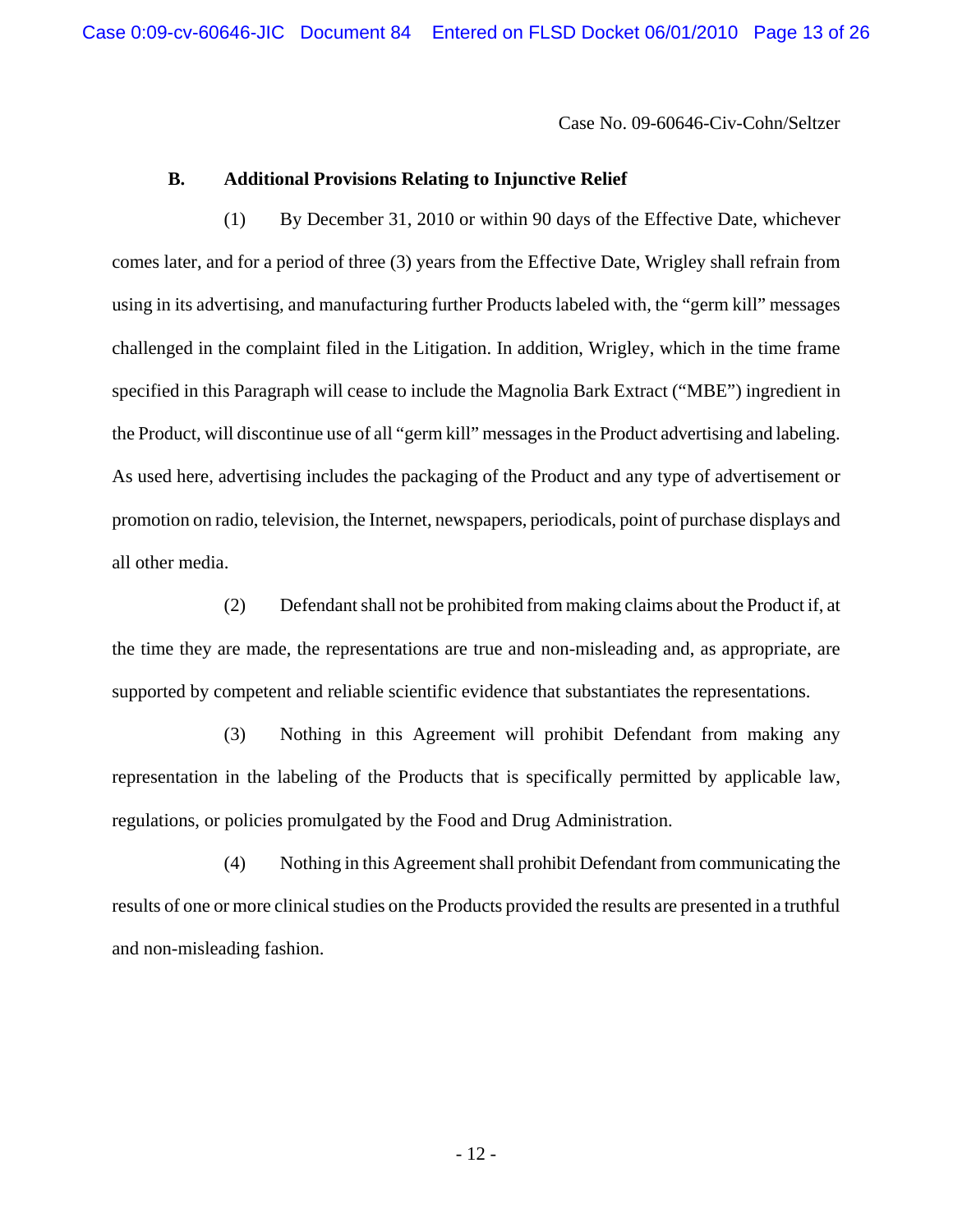## **V. NOTICE TO THE CLASS, COMMUNICATIONS WITH SETTLEMENT CLASS MEMBERS AND REDEMPTION OF SETTLEMENT RELIEF**

### **A. Class Notice**

The Class Notice shall conform to all applicable requirements of the Federal Rules of Civil Procedure, the United States Constitution (including the Due Process Clauses), and any other applicable law, and shall otherwise be in the manner and form agreed upon by the Parties and approved by the Court. Collectively, the Class Notice shall set forth the following information:

(1) General Terms. The Class Notice shall:

(a) inform Settlement Class Members that, if they do not exclude themselves from the Class, they may be eligible to receive the relief under the proposed settlement;

(b) contain a short, plain statement of the background of the Litigation, the Class certification and the proposed settlement;

- (c) describe the proposed settlement relief outlined in this Stipulation;
- (d) explain that the impact of the proposed settlement on any existing litigation, arbitration or other proceeding; and

(e) state that any relief to Settlement Class Members is contingent on the Court's final approval of the proposed settlement.

(2) Notice of Exclusion and Objection Rights. The Class Notice shall inform Settlement Class Members:

(a) that they may exclude themselves from the Class by submitting a written exclusion request postmarked no later than 30 days before the date of the Settlement Hearing;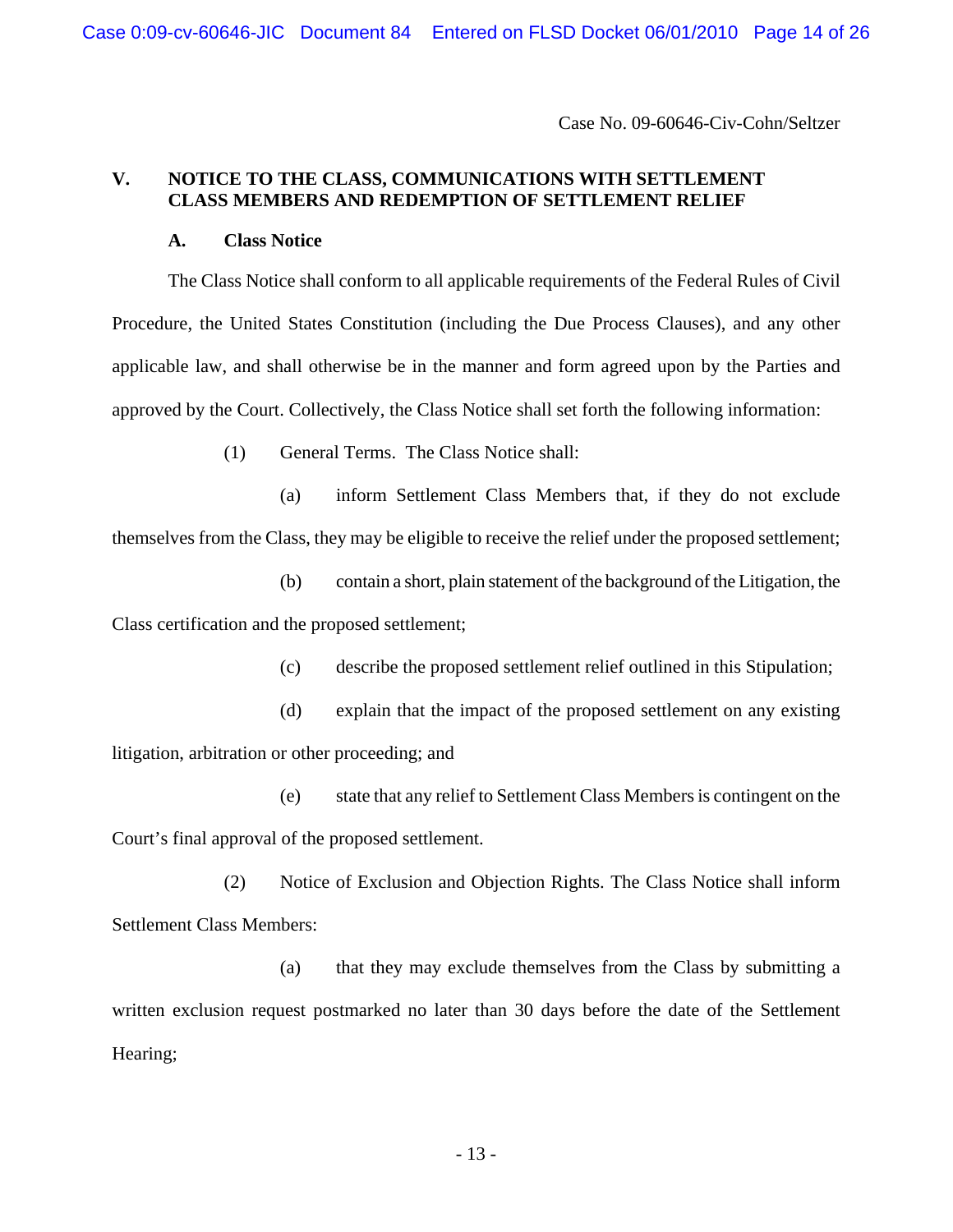(b) that any Settlement Class Member who has not submitted a written request for exclusion may, if he or she desires, object to the proposed settlement by filing and serving a written statement of objections along with proof of membership in the Class no later than 30 days before the Settlement Hearing;

(c) that any Settlement Class Member who has filed and served written objections to the proposed settlement may, if he or she so requests, enter an appearance at the Settlement Hearing either personally or through counsel;

(d) that any Judgment entered in the Litigation, whether favorable or unfavorable to the Class, shall include, and be binding on, all Settlement Class Members who have not been excluded from the Class, even if they have objected to the proposed settlement and even if they have any other claim, lawsuit or proceeding pending against Defendant; and

(e) of the terms of the release.

(3) No later than 60 days before the Settlement Hearing, the Class Notice shall be posted on the Settlement Website and, at their option, on the websites of Class Counsel. The Class Notice shall also be sent via electronic mail or regular mail to those Class Members who so request. The Class Notice shall remain available by these means until 101 days after the Court enters the Judgment.

### **B. Publication Notice**

No later than 60 days before the Settlement Hearing, the Class Action Settlement Administrator will cause to be published in accordance with the media plan, attached as Exhibit G, the Publication Notice, a copy of which is attached as Exhibit D. The Publication Notice shall also be posted on the Settlement Website until 101 days after the Effective Date.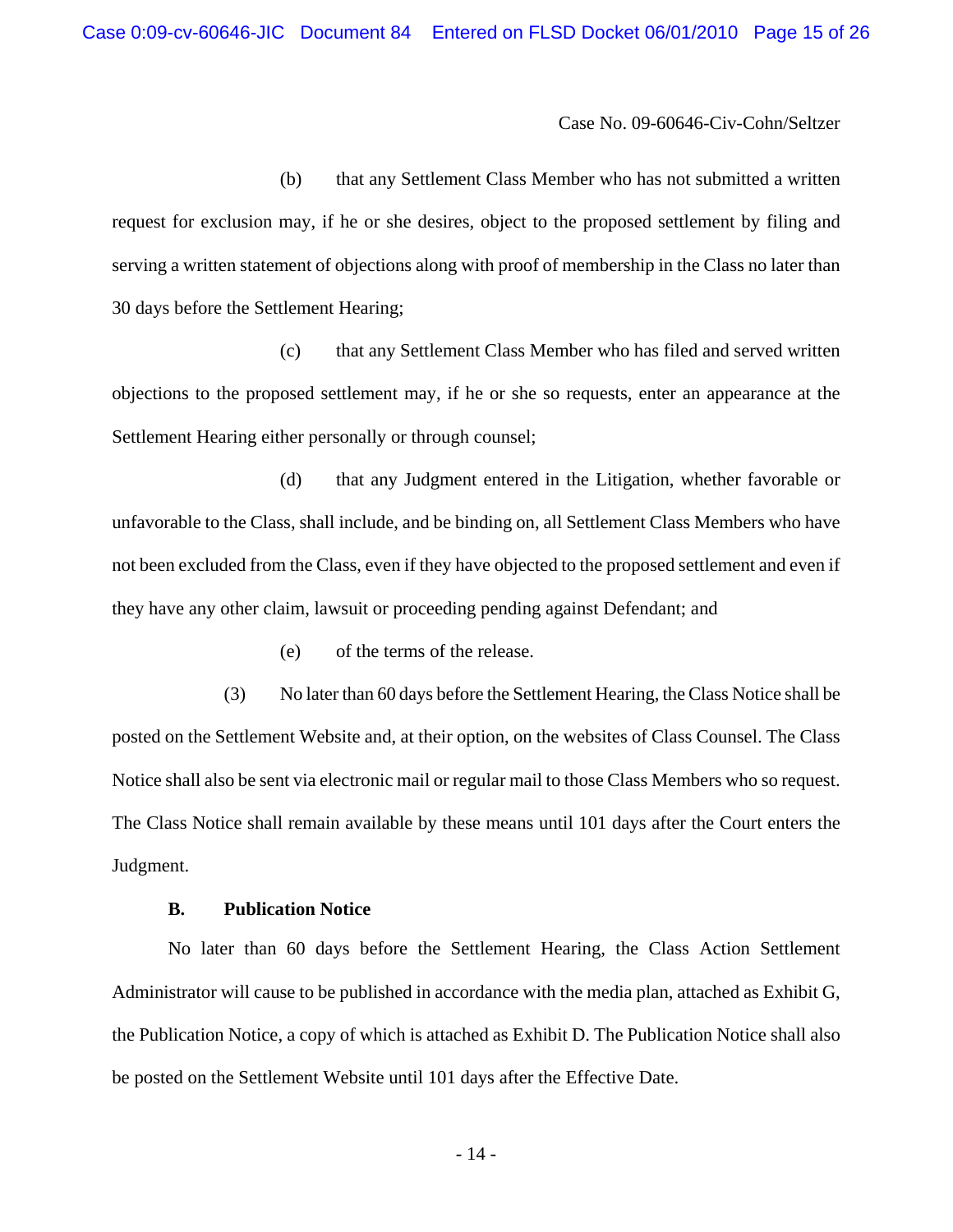### **C. Retention of Class Action Settlement Administrator**

Class Counsel shall, subject to the approval of Defendant, retain one or more Class Action Settlement Administrators (including subcontractors) to help implement the terms of the proposed Stipulation.

(1) The Class Action Settlement Administrator(s) shall assist with various administrative tasks, including, without limitation, (a) mailing or arranging for the mailing or other distribution of the Class Notice and Claim Forms to Settlement Class Members, (b) arranging for publication of the Publication Notice, (c) handling returned mail not delivered to Settlement Class Members, (d) attempting to obtain updated address information for Settlement Class Members and for any Class Notice Packages returned without a forwarding address or an expired forwarding address, (e) making any additional mailings required under the terms of this Stipulation, (f) answering written inquiries from Settlement Class Members and/or forwarding such inquiries to Class Counsel or their designee, (g) receiving and maintaining on behalf of the Court and the Parties any Settlement Class Member correspondence regarding requests for exclusion to the settlement, (h) establishing the Settlement Website that posts notices, Claim Forms and other related documents, (i) receiving and processing claims and distributing payments to Settlement Class Members, and (j) otherwise assisting with administration of the Stipulation. The cost of the Class Action Settlement Administrator will be paid from the Settlement Fund.

(2) The contract with the Class Action Settlement Administrator shall obligate the Class Action Settlement Administrator to abide by the following performance standards: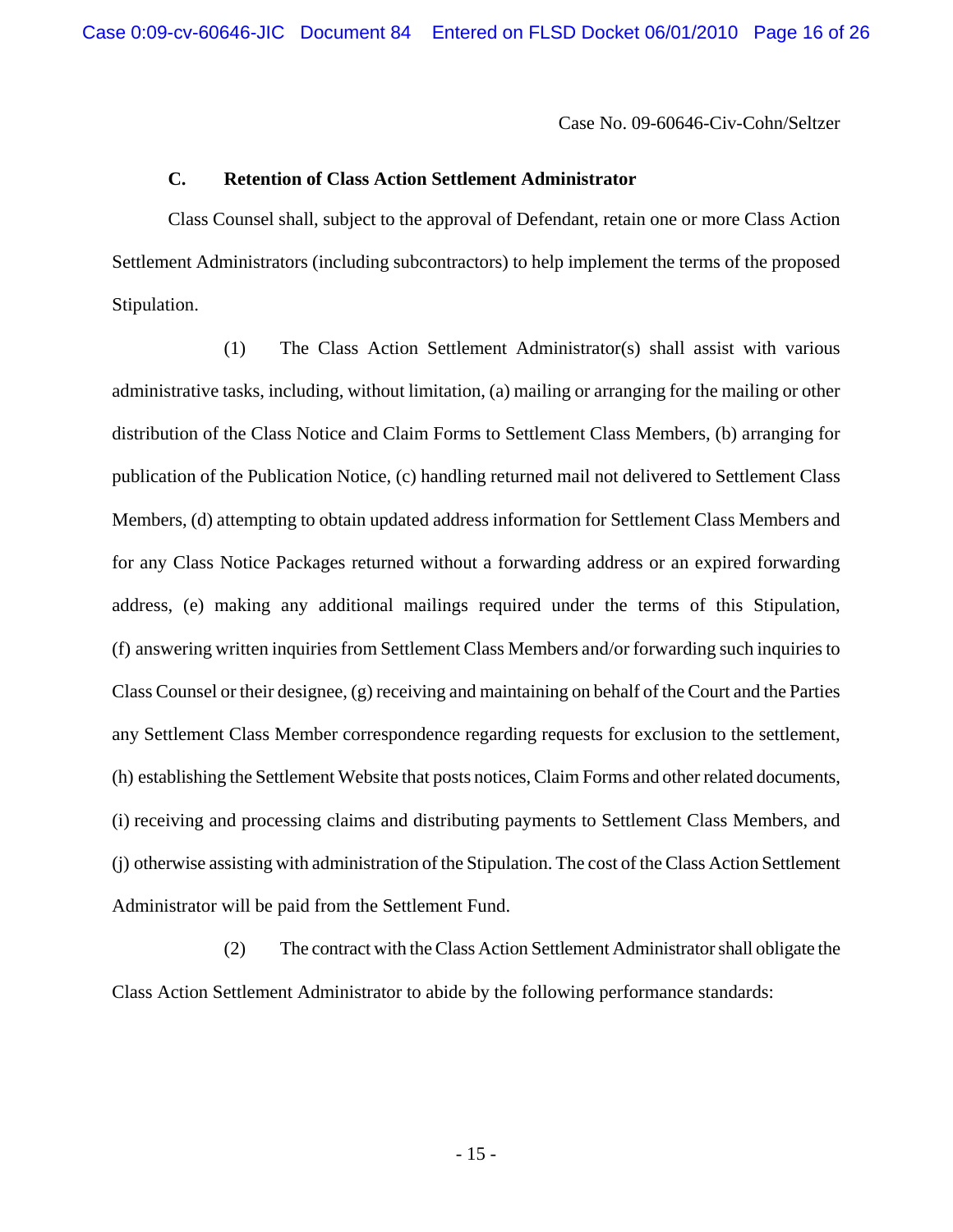(a) The Class Action Settlement Administrator shall accurately and neutrally describe, and shall train and instruct its employees and agents to accurately and objectively describe, the provisions of this Stipulation in communications with Settlement Class Members;

(b) The Class Action Settlement Administrator shall provide prompt, accurate and objective responses to inquiries from Class Counsel or their designee, Defendant and/or Defendant's Counsel.

### **VI. APPROVAL PROCEDURES AND RELATED PROVISIONS**

#### **A. Preliminary Approval and Settlement Hearing**

Promptly after execution of this Stipulation, the Parties shall submit this Stipulation to the Court and shall jointly apply for entry of a Preliminary Approval Order preliminarily approving this Stipulation, providing for the dissemination of the Class Notice, and scheduling a Settlement Hearing.

#### **B. Requests for Exclusion**

(1) Any potential Settlement Class Member who wishes to be excluded from the Class must mail or deliver a written request for exclusion to the Clerk of the Court, care of the address provided in the Class Notice, postmarked or delivered no later than 30 days before the Settlement Hearing, or as the Court otherwise may direct. The written request for exclusion must request exclusion from the Class, must be signed by the potential Settlement Class Member and include a statement indicating that the request is made by a member of the Settlement Class. A list reflecting all requests for exclusion shall be filed with the Court by Defendant at or before the Settlement Hearing.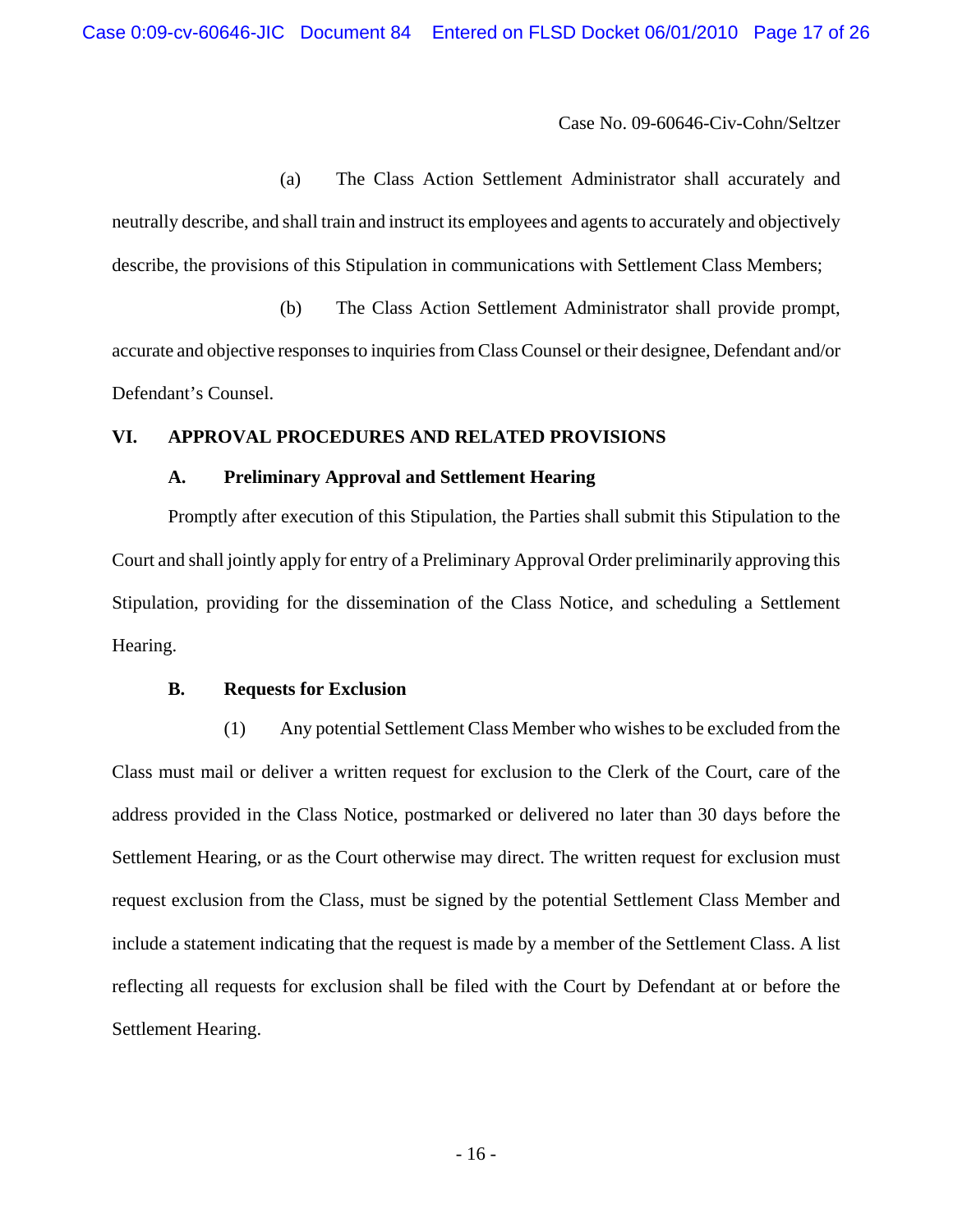(2) Any potential Settlement Class Member who does not file a timely written request for exclusion as provided in the preceding §VI.B.1 shall be bound by all subsequent proceedings, orders and the Judgment in this Litigation relating to this Stipulation, even if he or she has pending, or subsequently initiates, litigation, arbitration or any other proceeding against Defendant relating to the Released Claims.

### **VII. RELEASES**

As of the Effective Date, Plaintiff and each Settlement Class Member who has not validly excluded himself or herself from the Settlement Class pursuant to §VI.B. of this Stipulation shall be deemed to have, and by operation of the Judgment shall have, fully, finally, and forever released, relinquished, and discharged all Released Claims against the Released Persons. In connection with the Released Claims, each Settlement Class Member shall be deemed as of the Effective Date to have waived any and all provisions, rights, and benefits conferred by §1542 of the California Civil Code and any statute, rule, and legal doctrine similar, comparable, or equivalent to California Civil Code §1542, which reads as follows:

A general release does not extend to claims which the creditor does not know or suspect to exist in his or her favor at the time of executing the release, which if known by him or her must have materially affected his or her settlement with the debtor.

# **VIII. CLASS COUNSEL'S ATTORNEYS' FEES, COSTS AND EXPENSES AND CLASS REPRESENTATIVE INCENTIVE AWARDS**

A. Class Counsel agrees to make, and Defendant agrees not to oppose, an application for the Fee and Expense Award in the Litigation not to exceed a total of \$2 million. Defendant further agrees not to oppose a Fee and Expense Award of reasonable, actual out-of-pocket expenses not to exceed \$75,000. Such Fee and Expense Award will be paid from the Settlement Fund on the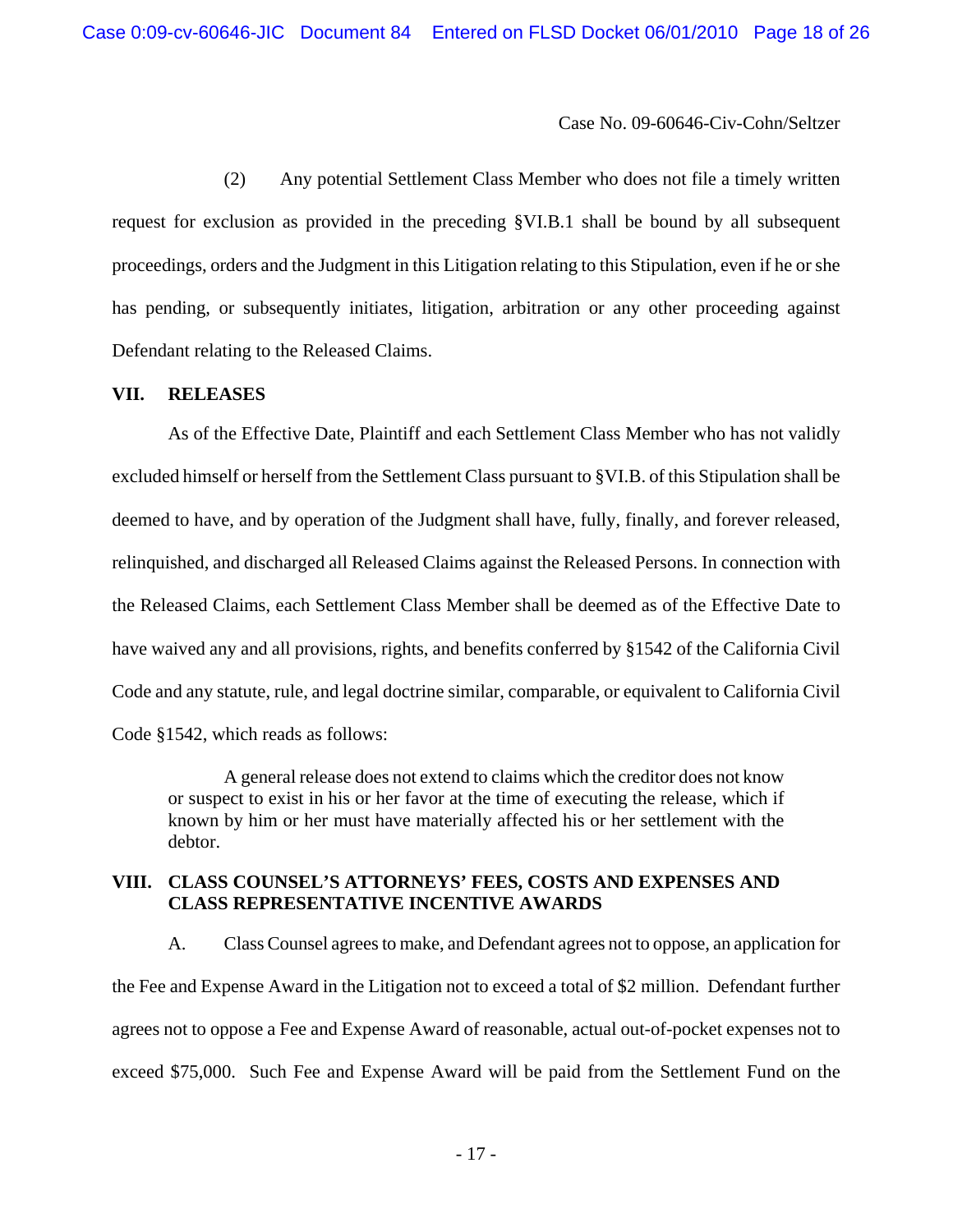Effective Date. Subject to the terms and conditions of this Stipulation and any order of the Court, Wrigley (or its successor in interest or insurer) shall pay the Fee and Expense Award awarded by the Court to Class Counsel within thirty (30) days of the date on which an order and final judgment approving the Settlement is entered by the Court, which amount shall be paid out of or credited against the Settlement Fund. In the event the Judgment entered pursuant to this settlement shall not become final, Class Counsel shall return the amount of attorneys' fees and expenses paid to them pursuant to this provision, within 30 days of written request by Wrigley for repayment, and Class Counsel and their successors shall be jointly and severally liable for repayment to Wrigley

B. Class Counsel, in its sole discretion, shall allocate and distribute the Court's Fee and Expense Award among Class Counsel.

C. Wrigley further agrees that Plaintiff may seek a class representative incentive award for Plaintiff in an amount of \$10,000.

# **IX. CONDITIONS OF SETTLEMENT, EFFECT OF DISAPPROVAL, CANCELLATION OR TERMINATION**

A. The Effective Date of this Stipulation shall be the first date after which all of the following events and conditions have been met or have occurred:

- (1) The Court has preliminarily approved this Stipulation;
- (2) The Court has entered the Judgment; and

(3) Unless the Parties otherwise agree in writing to waive all or any portion of the following provision, there has occurred: (i) in the event there is a properly and timely filed objection to entry of the Final Judgment and Order, the expiration (without the filing or noticing of an appeal) of the time to appeal from the Final Judgment and Order; (ii) the final dismissal of an appeal from the Final Judgment and Order; (iii) affirmance on appeal of the Final Judgment and Order in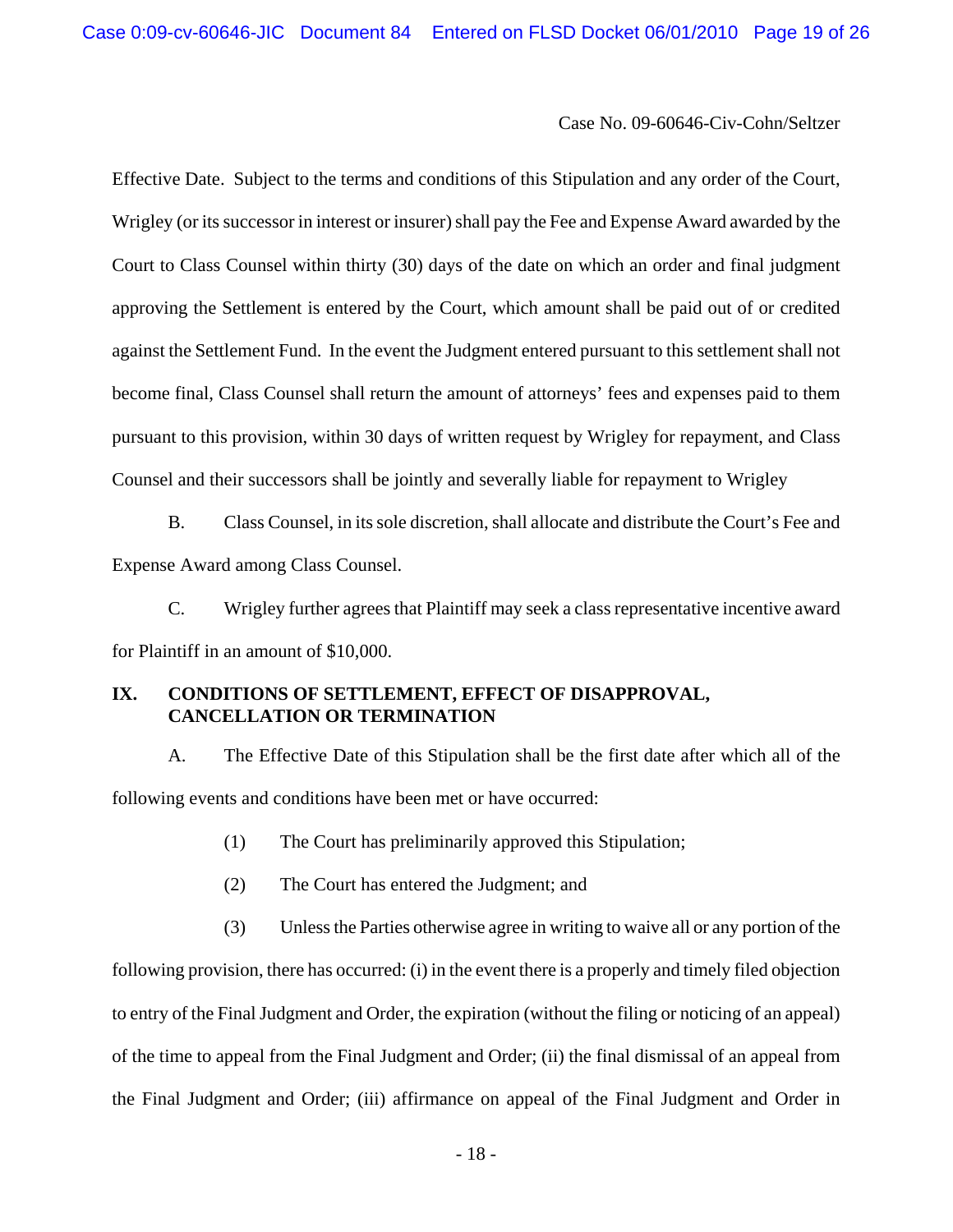substantial form; (iv) if a ruling or decision is entered by an appellate court with respect to affirmance of the Final Judgment and Order, the time to petition for a *writ of certiorari* with respect to such ruling or decision has expired; or (v) if a petition for a *writ of certiorari* with respect to the Final Judgment and Order is filed, the petition has been denied or dismissed or, if granted, has resulted in affirmance of the Final Judgment and Order in substantial form.

B. If all of the conditions specified in §IX.A of this Stipulation are not met, then this Stipulation shall be canceled and terminated unless Class Counsel and Defendant mutually agree in writing to proceed with this Stipulation.

C. In the event that this Stipulation is not approved by the Court or the settlement set forth in this Stipulation is terminated or fails to become effective in accordance with its terms, the Parties shall be restored to their respective pre-settlement positions in the Litigation, including with regard to any agreements concerning tolling and similar agreements, and this entire Stipulation shall become null and void. Defendant shall be responsible for all administrative and notice costs and expenses, including the costs of notifying the Class and any claims administration costs.

### **X. MISCELLANEOUS PROVISIONS**

A. The Parties hereto and their undersigned counsel agree to undertake their best efforts and mutually cooperate to promptly effectuate this Stipulation and the terms of the settlement set forth herein, including taking all steps and efforts contemplated by this Stipulation and any other steps and efforts which may become necessary by order of the Court or otherwise.

B. The Parties will issue the Joint Media Statement attached as Exhibit H. The Parties may post an announcement about the settlement on their websites. Any such announcement shall be substantially consistent with Exhibit H. None of the Parties or their counsel shall issue a press

- 19 -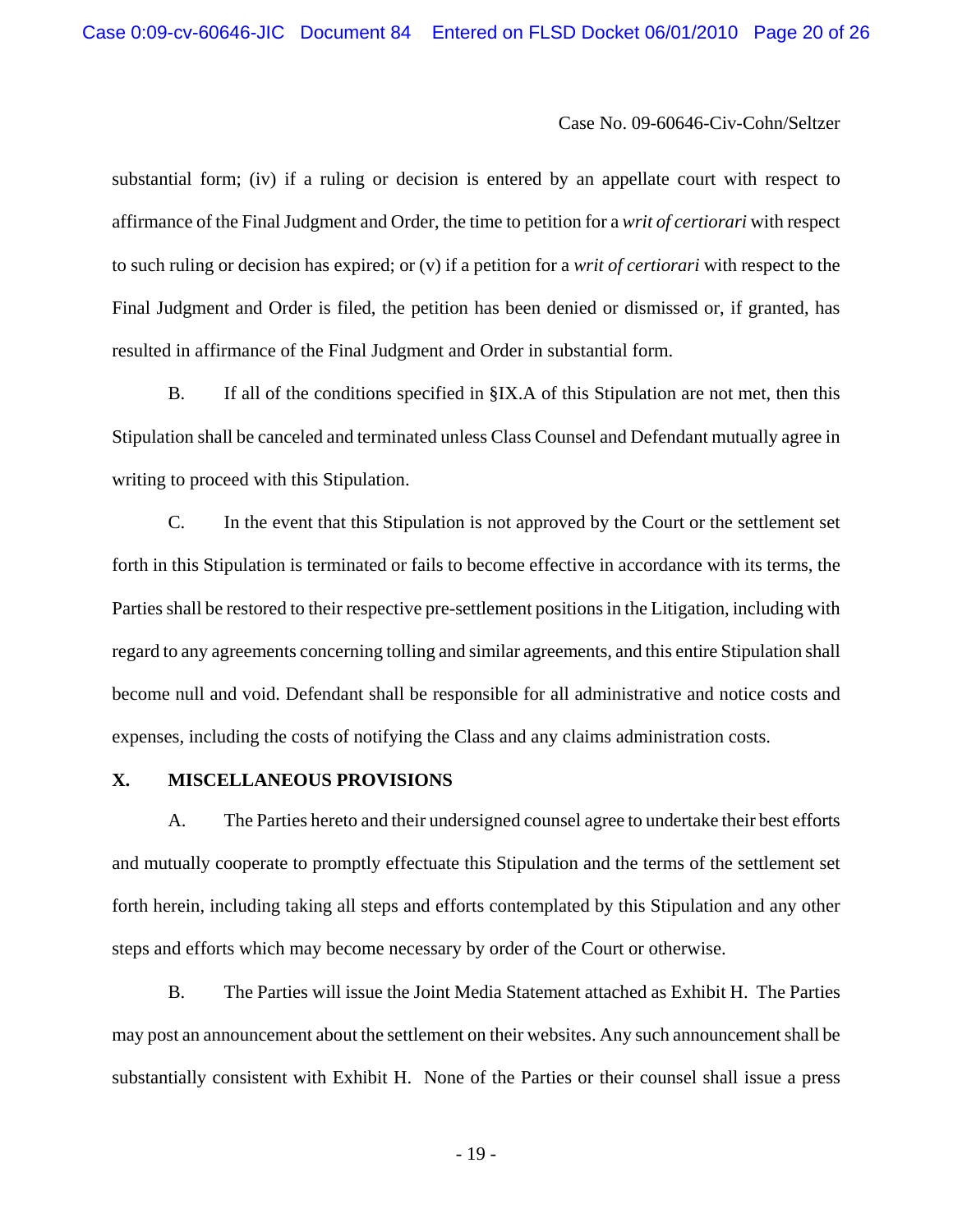release or make statements to the press regarding this Stipulation of Settlement inconsistent with Exhibit H without the prior written agreement of all Parties and their counsel.

C. The undersigned counsel represent that they are fully authorized to execute and enter into the terms and conditions of this Stipulation on behalf of their respective clients.

D. This Stipulation contains the entire agreement among the Parties hereto and supersedes any prior agreements or understandings between them. Except for §I, all terms of this Stipulation are contractual and not mere recitals and shall be construed as if drafted by all Parties. The terms of this Stipulation are and shall be binding upon each of the Parties, their agents, attorneys, employees, successors and assigns, and upon all other Persons claiming any interest in the subject matter through any of the Parties, including any Settlement Class Member.

E. Whenever this Stipulation requires or contemplates that one Party shall or may give notice to the other, notice shall be provided by facsimile and/or next day (excluding Sunday) express delivery service as follows:

(1) If to Plaintiff, then to:

Jonathan M. Stein Robbins Geller Rudman & Dowd LLP 120 East Palmetto Park Road, Suite 500 Boca Raton, FL 33432 Telephone: 561/750-3000

(2) If to Defendant, then to:

Thomas G. Hentoff Williams & Connolly LLP 725 Twelfth Street, N.W. Washington, D.C. 20005 Telephone: 202/434-5000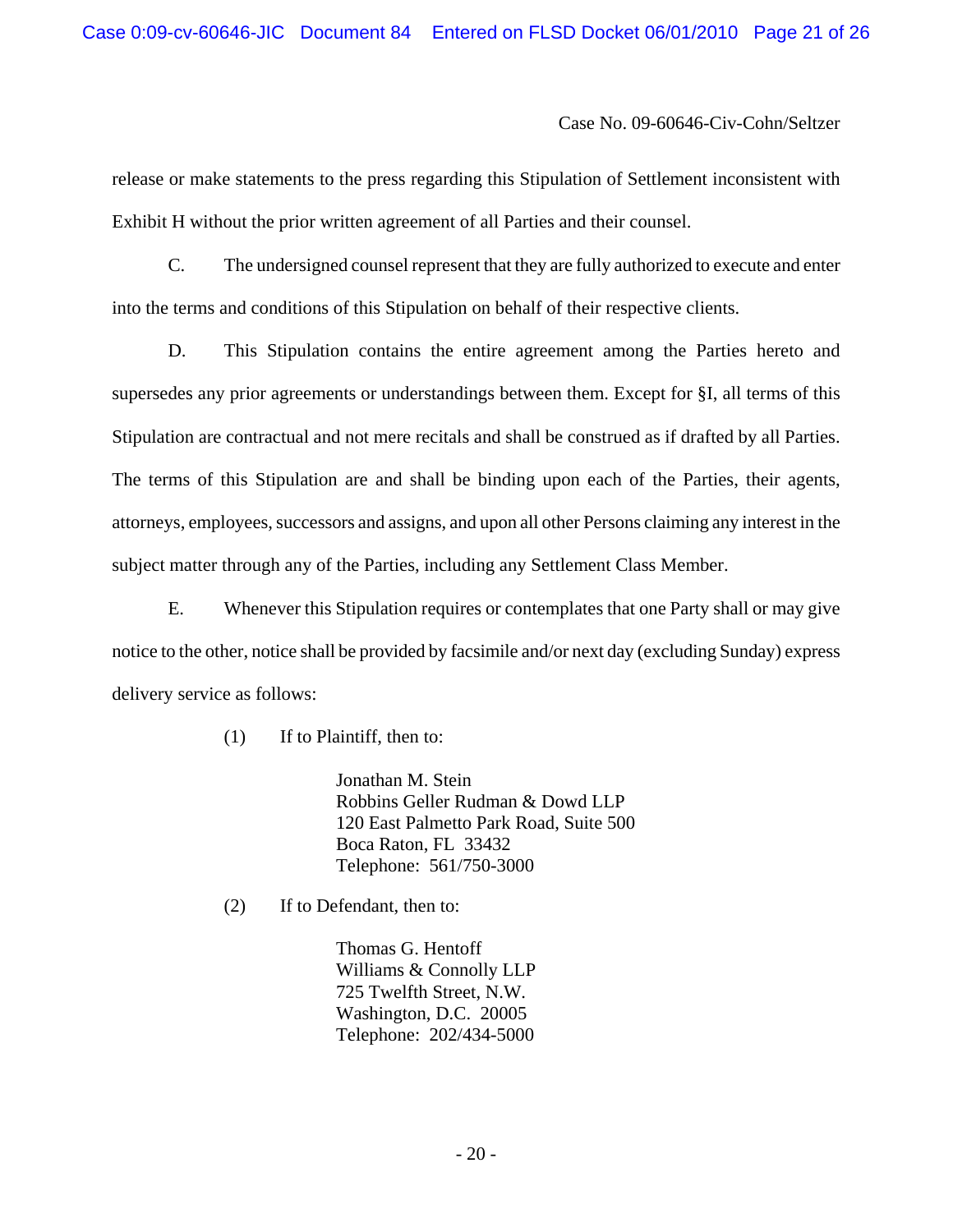F. All time periods set forth herein shall be computed in business days if seven days or less and calendar days if eight days or more unless otherwise expressly provided. In computing any period of time prescribed or allowed by this Stipulation or by order of the Court, the day of the act, event or default from which the designated period of time begins to run shall not be included. The last day of the period so computed shall be included, unless it is a Saturday, a Sunday or a legal holiday, or, when the act to be done is the filing of a paper in Court, a day in which weather or other conditions have made the Office of the Clerk of the Court inaccessible, in which event the period shall run until the end of the next day as not one of the aforementioned days. As used in this subsection, "legal holiday" includes New Year's Day, Martin Luther King, Jr.'s Birthday, Washington's Birthday, Memorial Day, Independence Day, Labor Day, Columbus Day, Veterans' Day, Thanksgiving Day, Christmas Day and any other day appointed as a holiday by the President or the Congress of the United States.

G. The Parties, their successors and assigns, and their attorneys undertake to implement the terms of this Stipulation in good faith and to use good faith in resolving any disputes that may arise in the implementation of the terms of this Stipulation.

H. This Stipulation may be amended or modified only by a written instrument signed by Class Counsel and any of Defendant's Counsel. Amendments and modifications may be made without additional notice to the Settlement Class Members unless such notice is required by the Court.

I. The exhibits to this Stipulation are an integral part of the Settlement and are hereby incorporated and made a part of this Stipulation.

- 21 -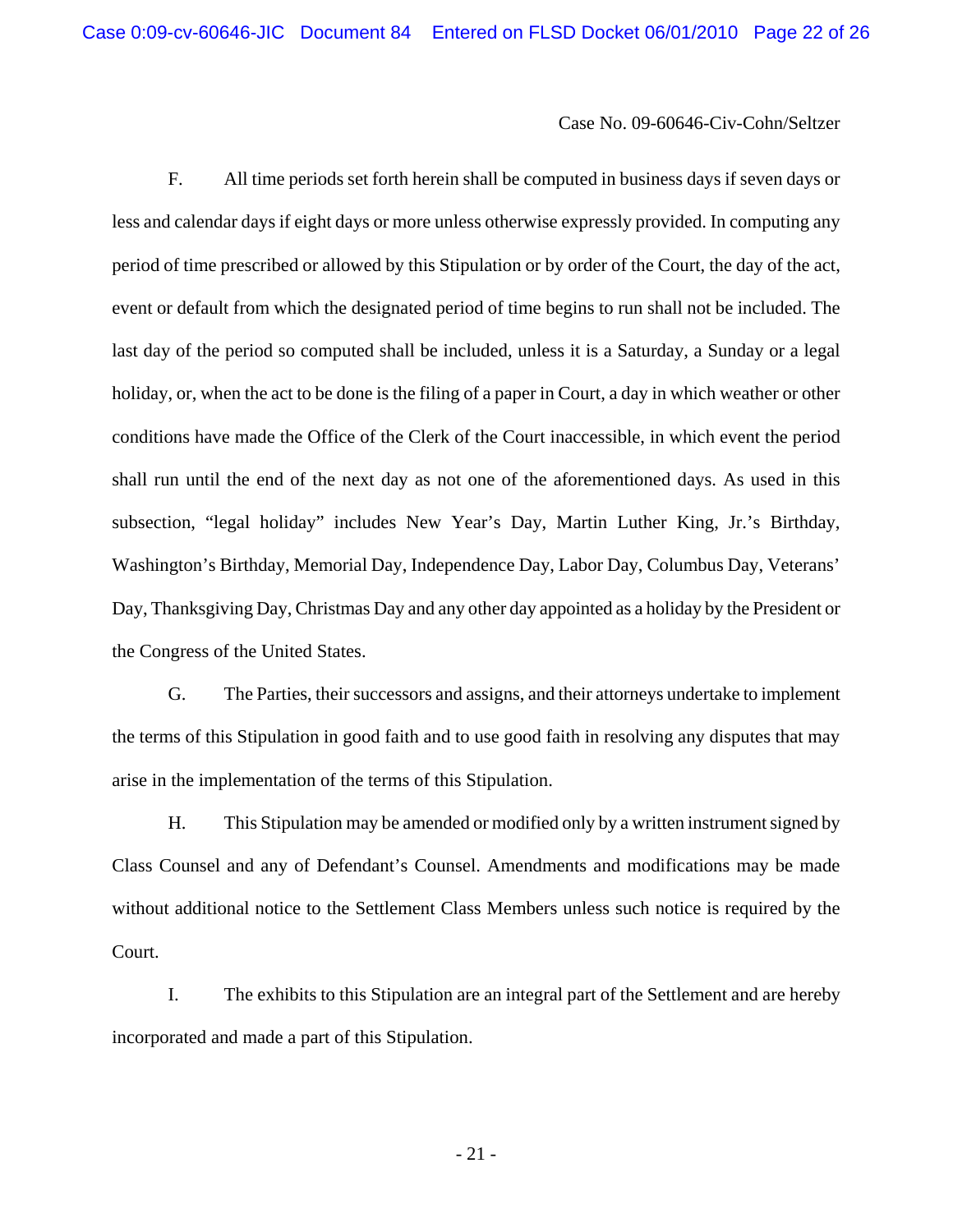J. Neither this Stipulation nor the settlement, nor any act performed or document executed pursuant to or in furtherance of this Stipulation or the settlement: (i) is or may be deemed to be or may be used as an admission of, or evidence of, the validity of any Released Claim, or of any wrongdoing or liability of Defendant, or of the propriety of Class Counsel maintaining the Litigation as a class action; or (ii) is or may be deemed to be or may be used as an admission of, or evidence of, any fault or omission of Defendant in any civil, criminal, or administrative proceeding in any court, administrative agency, or other tribunal, except that Defendant may file this Stipulation or the Judgment in any action that may be brought against any Released Person in order to support a defense or counterclaim based on principles of *res judicata*, collateral estoppel, release, good faith settlement, judgment bar, or reduction or any other theory of claim preclusion or issue preclusion or similar defense or counterclaim.

K. The Court shall retain jurisdiction with respect to the implementation and enforcement of the terms of this Stipulation, and all Parties hereto submit to the jurisdiction of the Court for purposes of implementing and enforcing the settlement embodied in this Stipulation.

L. This Stipulation shall be deemed to have been executed upon the last date of execution by all of the undersigned.

M. This Stipulation may be executed in counterparts, each of which shall constitute an original.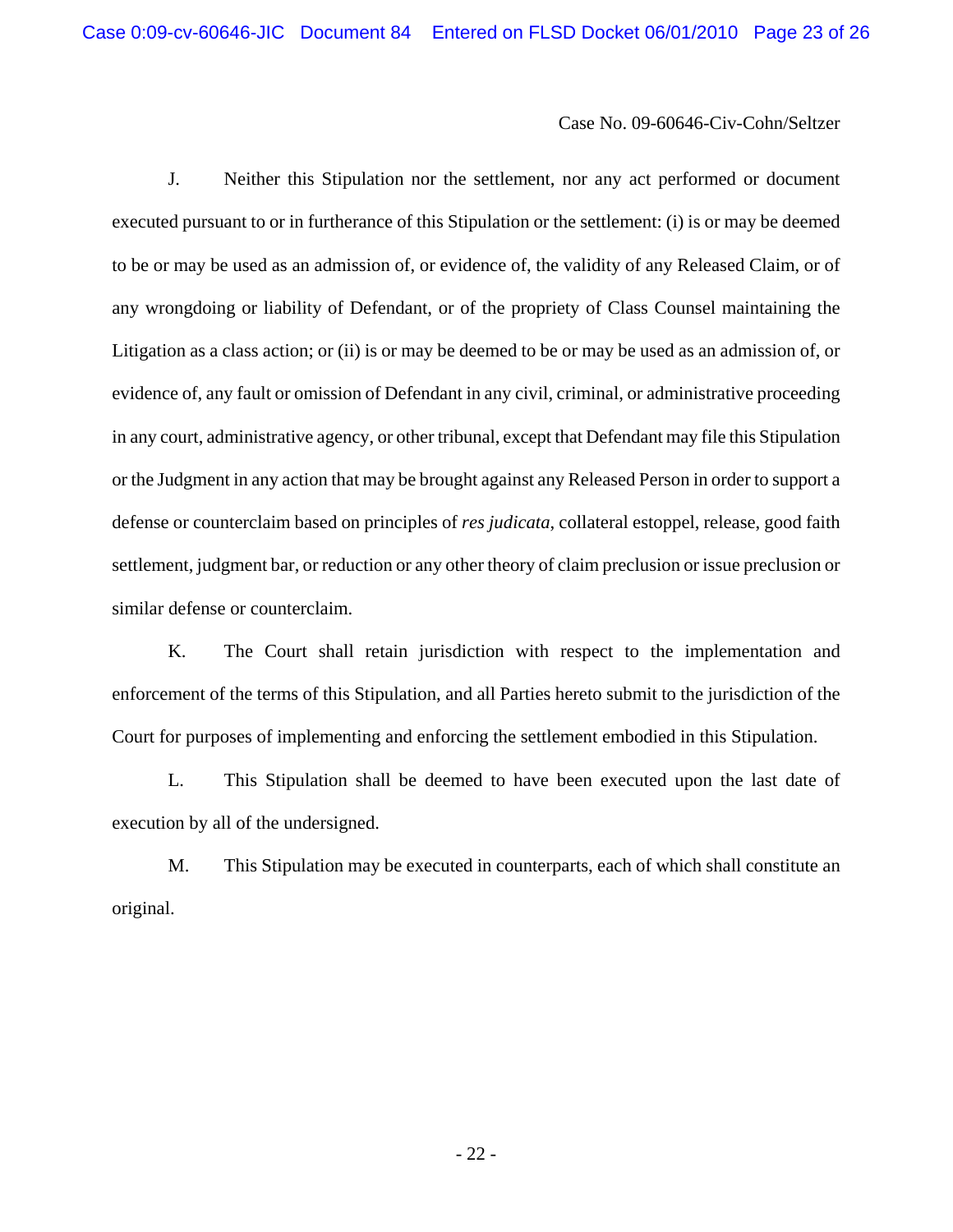IN WITNESS THEREOF, the Partics hereto have caused this Stipulation to be executed by

their duly authorized representatives.

DATED: May  $\frac{2}{\pi}$ , 2010 ROBBINS GELLER RUDMAN & DOWD LLP JONATHAN M. STEIN Florida Bar No. 009784 CULLIN A. O'BRIEN Florida Bar No. 0597341

(IONA) **T**HAN M.STEIN

120 East Palmetto-Park Road, Suite 500<br>Boca Raton, FL 33432 Telephone: 561/750-3000 561/7s0-3364 (fax) jstein@rgrdlaw.com cobrien@rgrdlaw.com

BLOOÞ HIIRST & O'REARDON LLP TIMOTHY G. BLOOD THOMAS J. O'REARDON II

TIMOTHY G. BLOOD

600 B Strcet, Suiæ 1550 San Diego, CA 92101 Telephone: 619/338-1100 619 $/338-1101$  (fax) tblood@bholaw.com torcardon@bholaw.com

DATED: May $\mathbb{Z}6$ , 2010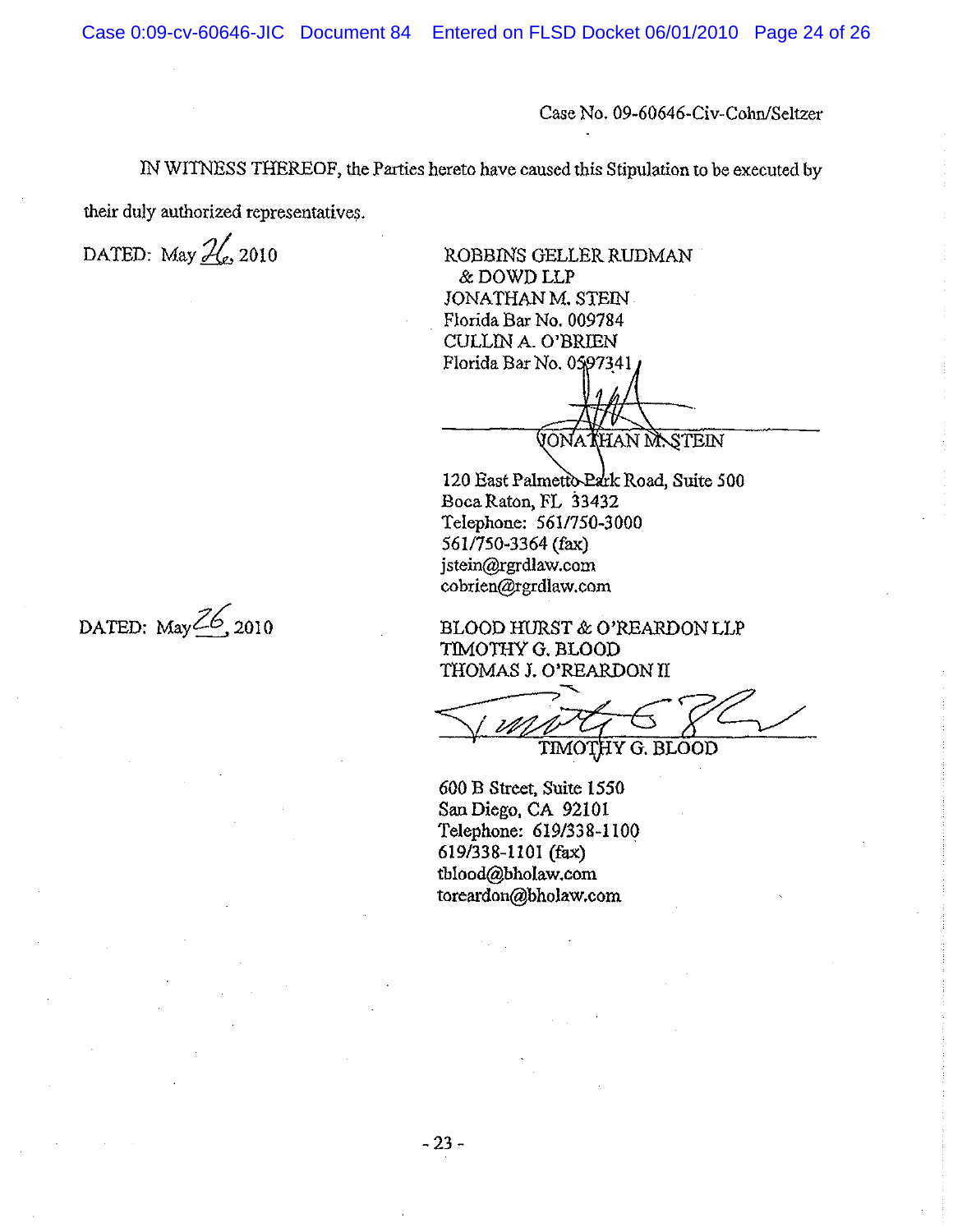Case 0:09-cv-60646-JIC Document 84 Entered on FLSD Docket 06/01/2010 Page 25 of 26

Case No. 09-60646-Civ-Cohn/Seltzer

ÞATED: May 26 ,2010

BALKAN & PATTERSON, LLP ADAM BALKAN Florida Bar No. 0044880<br>Florida Bar No. 0044880<br>Florida Bar No. 023930<br>Ann Albert Response to the Sandwick Scholarship /ì

M. å JoHN PATTERSoN

601 S. Federal Highway, Suite 302 Boca Raton, FL 33432 Telephone: 561/750-9191 561/750-157a (fax) adam@balkanpatærson. com john@balkanpatterson.com

Attorneys for Plaintiff

DATED:  $May \rightarrow 2010$  WILLIAMS & CONNOLLY LLP DANE H. BUTSWINKAS THOMAS G. HENTOFF NATHAN P. KITCHENS

### THOMAS G. HENTOFF

725 Twelfth Street, N.W. Washington, D.C. 20005 Telephone: 202/434-5000 202/434-5029 (fax) dbutswinkas@wc.com thentoff@wc.com nkitchens@wc.com

Attorneys for Defendant